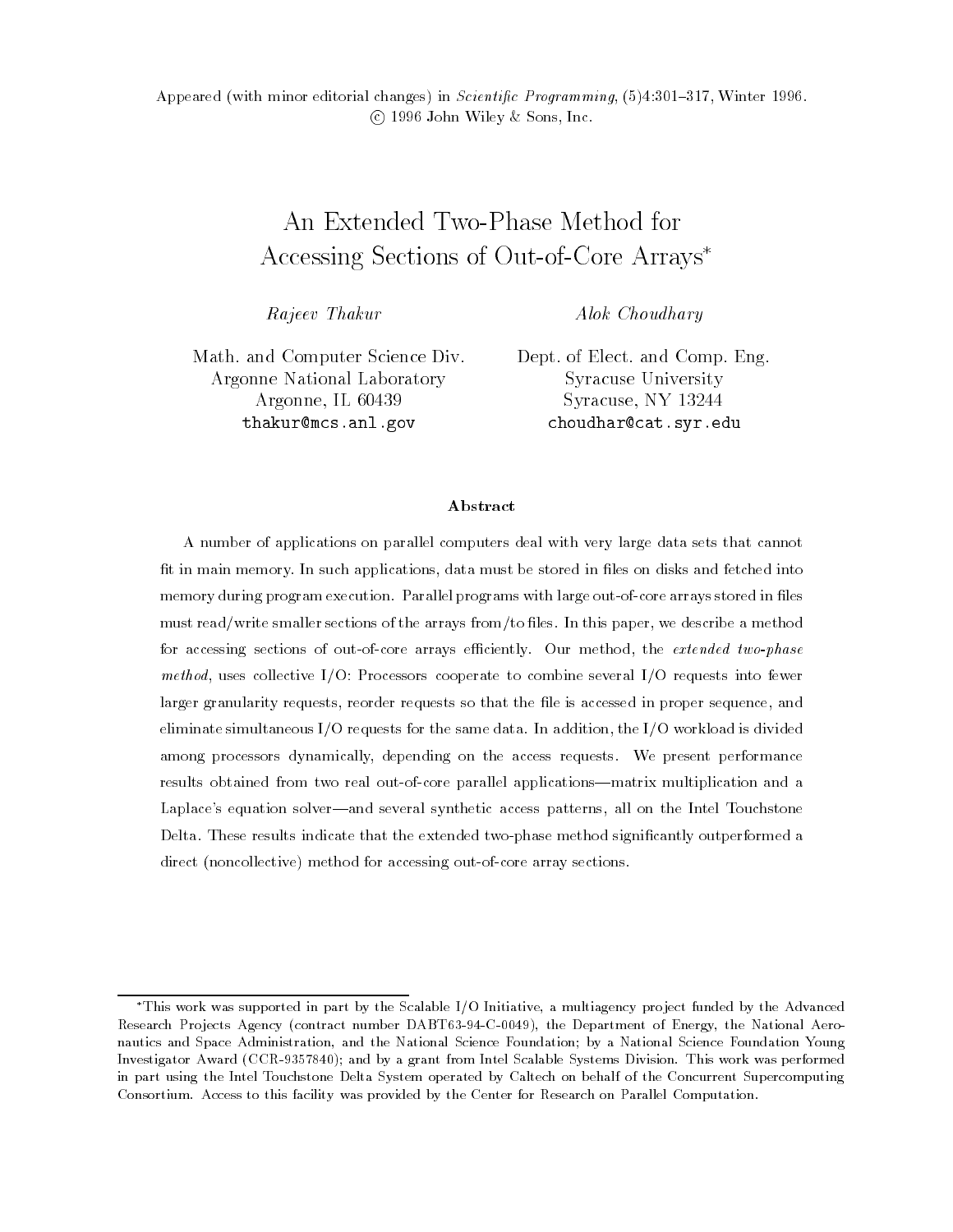### $\mathbf{1}$ Introduction

Parallel computers are being used increasingly to solve large computationally intensive as well as data-intensive applications, such as large-scale computations in physics, chemistry, biology, engineering medicines and other sciences. The data required by modes applications must be modes as stored in the store as it is to the surface to the memory  $\mathcal{L}$  is the program memory  $\mathcal{L}$  as it is to the performance of  $\mathcal{L}$ . In the disk such and distribution applications of such applications in the such as the such an applications in chemistry, very large Fast Fourier Transforms to detect faint radio pulsars, seismic data processing, weather and climate modeling, 3D turbulence simulations, scattering and radiation problems in computational electromagnetics, and several others  $[1]$ .

Multidimensional arrays are widely used as data structures in scientic programs- Scientic applications with large out-of-core data sets may therefore have one or more out-of-core multidimensional arrays stored in les- At run time the program must fetch smaller sections of these arrays from les perform computation and if necessary store the results back to les- Di erent processors may need di erent sections of the arrays depending on the data distribution and the sections may have strides in each dimension.

In this paper, we describe a method, called the *extended two-phase method*, for parallel pro- $\mathbf{I}$ cooperate in reading to writing data a process in the complete IO-collective IO-collective IO-collective IO-co cooperate to combine several  $I/O$  requests into fewer larger granularity requests, reorder requests so that the file is accessed in proper sequence, and eliminate simultaneous  $I/O$  requests for the same data- In addition the extended twophase method partitions the total IO workload among pro cessors dynamically depending on the access requests- Compared to a static partitioning scheme dynamic partitioning results in a more balanced distribution of I/O among processors and therefore performs considerably better-

We present extensive performance results comparing the extended two-phase method with a ancelle the Intel Touchstone method on the Intel Touchstone Delta-University and purpose we use the Intel Part allel applications—out-of-core matrix multiplication and out-of-core Laplace's equation solver—as were the second symphotics access patterns- we found that the extended two performed the extended two performed considerably better than the direct method for a wide range of access patterns, array sizes, and number of processors.

. The rest of the rest paper is organized as follows-the in Section 2001, we describe the IO access patterns of two out-of-core parallel applications and thus motivate the need for the extended two-phase method. The method is explained in Section - In Section - In Section - In Section - In Section - In Section - In Section partitioning  $I/O$  among processors and then show how the partitioning can be improved by using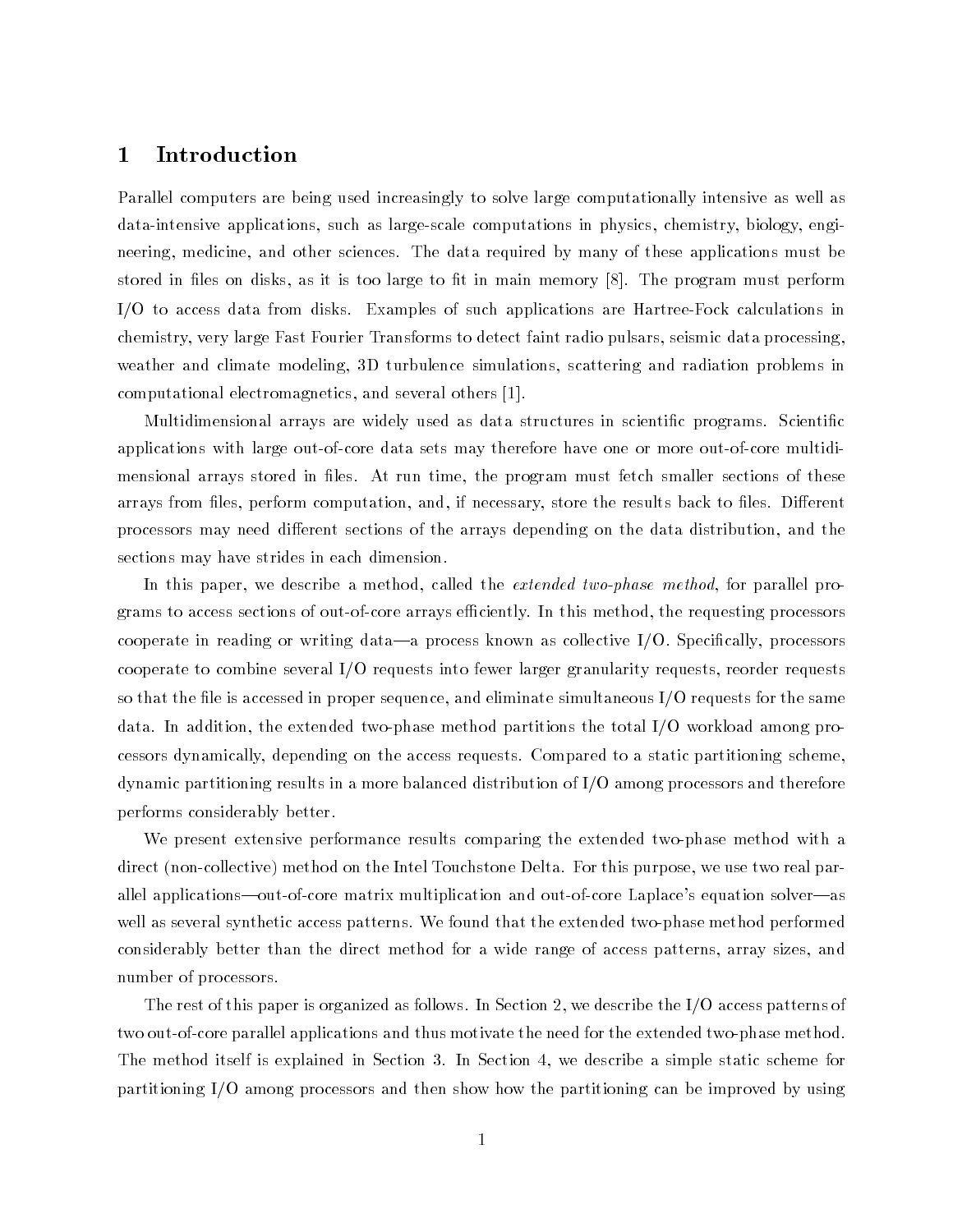a dynamic scheme- extensive performance and scalability results are presented in Section - Section - Section draw overall conclusions in Section 6.

### of-core Parallel Applications and the parallel applications of the core Parallel Applications and the core Parallel Core Parallel and the core Parallel and the core Parallel and the core Parallel and the core Parallel and

Here we describe the  $I/O$  access patterns of two out-of-core parallel applications—matrix multiplication and a Laplace's equation solver.

#### $2.1$ Out-of-Core Matrix Multiplication

we consider an outofcore Gazety algorithm for matrix multiplication multiplication and in  $\mathbb{F}_2$  and  $\mathbb{F}_2$ B and C be n a n matrices such that C a set that the matrices such that the matrices can be represented in terms of their individual columns as

$$
A = [a_1, \dots, a_n], a_j \in \mathcal{R}^n
$$

$$
B = [b_1, \dots, b_n], b_j \in \mathcal{R}^n
$$

$$
C = [c_1, \dots, c_n], c_j \in \mathcal{R}^n
$$

The GAXPY algorithm for computing  $C = A \times B$  is

$$
c_j = \sum_{k=1}^n b_{kj} a_k, \qquad j = 1:n
$$

In other words, to compute the  $\gamma$  column of  $\epsilon$  , we need the  $\gamma$  column of  $B$  and all columns of A- $\alpha$  algorithm for matrix multiplication can be implemented as follows-can be implemented as follows-can be implemented as follows-can be implemented as follows-can be implemented as follows-can be implemented as fol In the first step, processors read two-dimensional sub-blocks of matrix A into main memory such that the subset of all processors together span entire rows  $\mathbf{r}$  and  $\mathbf{r}$  also also be processors also be processed in the processors also be processed in the processors also be processed in the processors also be read two-dimensional sub-blocks of matrix B into memory such that the sub-blocks of all processors together span entire columns- The data now present in memory is sucient to compute the rst twodimensional subblock of matrix C- This computation requires a global sum operation- The processors then write the newly computed subblock of C to the le- In the following step processors read the next set of sub-blocks of B (shown by dashed lines in Figure 1), reuse the sub-blocks of A fetched in the previous step and calculate the second subblock of C- This process is repeated until all the substitutions in the above of ratio are computed above process is process is the above process is the with the subblocks from the subblocks from the next set of  $\mathcal A$  shown by dashed linescomputed in this fashion- Note that at any time each processor has only one subblock of matrices A, B, and C in memory.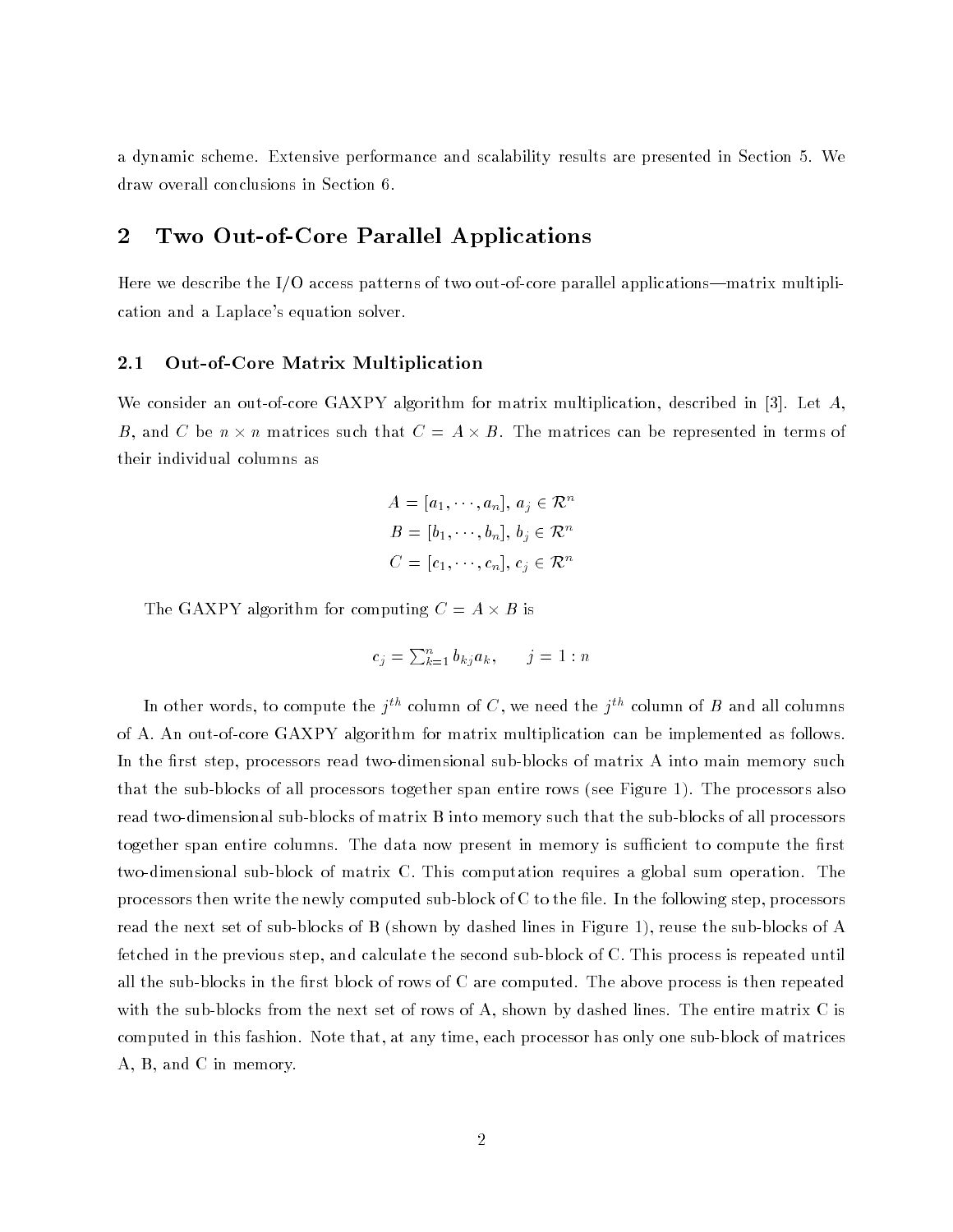



Figure 1: I/O access pattern in out-of-core matrix multiplication

#### Out-of-Core Laplace's Equation Solver  $2.2$

We consider a Laplaces equation solver that uses a Jacobi iteration method- This is a stencil computation where the value at each point is computed by using the values at its neighbors in each of the four directions-

 $\mathrm{do}\;k=1\;niter$  $A(i, j) = (B(i - 1, j) + B(i + 1, j) + B(i, j - 1) + B(i, j + 1))/4, \qquad i, j = 1 : n$ Exchange A and B end do

an out in the end protect quation solver can be implemented as follows-well-can the outofcore array into two-dimensional sub-blocks such that two blocks (one for old values, one for new values) can the memory of each processor-bin the memory of each processor-bin a roundrobing to processors in a roundrobing of each processor-bin a roundrobing to processors in a roundrobing to processors in a roundrobing to proces fashion as shown in Figure - Each processor reads one block at a time from the le containing the array- Processors can either communicate boundary rows and columns or read them directly from the le- After a processor computes new values it writes the new block to a le containing the new array- This process is repeated on other subblocks of the array to complete one iteration-The algorithm is repeated for further iterations until it converges.

### 2.3 Accessing Out-of-Core Array Sections

In the above applications processors access twodimensional subblocks of outofcore arrays- This type of access pattern also occurs in other applications such as outofcore LU solvers - Since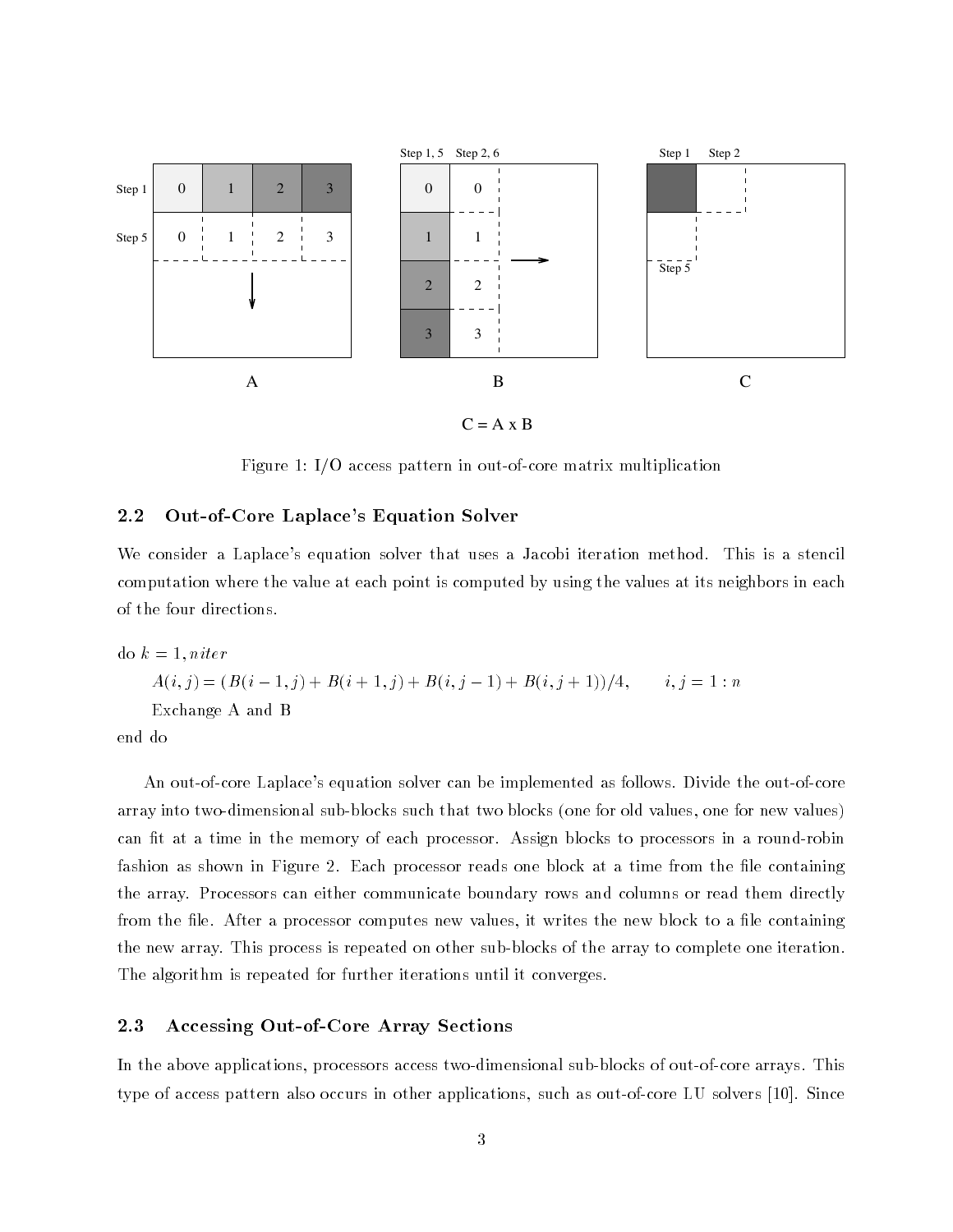

Figure 2: I/O access pattern in an out-of-core Laplace's equation solver

arrays are usually stored in a file in either column-major order (as in Fortran) or row-major order as in C the data required by each processor is not located continuously in the lethe requests of di erent processors are interleaved in the le- To read noncontiguous data with the interfaces currently provided by parallel file systems, each processor must explicitly seek to the appropriate location in the file, read a small chunk of data, then seek to the next location, and so on- We call this the direct method- The Vesta and PIOFS le systems on the IBM SP and the nCUBE file system  $\lceil 6 \rceil$  do provide support for the user to specify a logical view of the data to be read and use a single call to read data- Each processors request however is serviced independently, and the file systems do not perform collective  $I/O$ .

The drawback of the direct method is that the parallel file system may receive a large number of the granularity requests from monotopic processors in any order-of-order-of-order-order-order-ordersuch access requests perform poorly- For many access patterns such as in the above applications the  $I/O$  performance can be improved by using the collective knowledge of the access requests of all processors- Processors can cooperate among themselves to perform IO in large chunks and in the proper order a process known as collective IO- The extended twophase method species a procedure for performing collective IO to access outofcore array sections- Other examples of collective I/O are disk-directed I/O  $[11]$  and server-directed collective I/O  $[12]$ .

The two-phase method, proposed in  $[7, 4]$ , is a collective I/O technique for reading an entire in-core array from a file into a distributed array in main memory, and conversely, for writing a distributed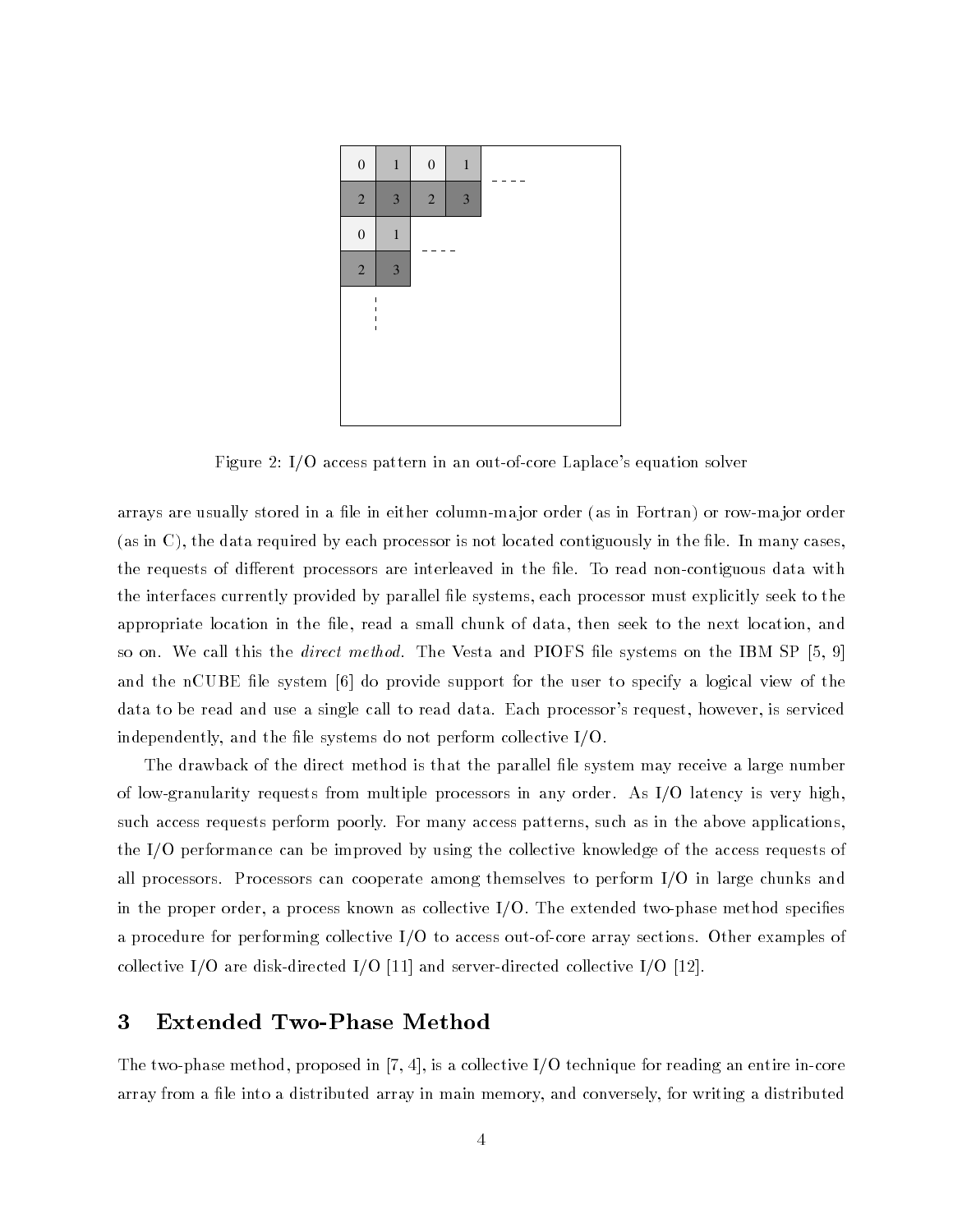incore array to a left by a le-moleculeum for the phases-called phases-called the ratio in the matter. In the assuming a conforming distribution-distribution-distribution-distribution-distribution is denoted as a distribution of an operator  $\mathcal{M}$ array among processors such that each processor's local array is stored contiguously in the file. resulting in each processor reading a single large chunk of data- For an array stored in a le in column ma jor order, a column and mathematical is the conforming distribution. The conformationphase data is redistributed among processors to the desired distribution- Since IO cost is orders of magnitude more than communication cost, the cost incurred by the second phase is negligible. This two-phase approach is found to perform well for all array distributions  $[7, 4]$ .

We have extended the basic twophase method to access sections of outofcore arrays- This extended two-phase method performs  $I/O$  for out-of-core arrays efficiently by:

- dynamically partitioning the IO workload among processors depending on the access requests
- $\bullet$  combining several I/O requests into fewer larger granularity requests,
- $\bullet$  reordering requests so that the file is accessed in proper sequence, and
- eliminating simultaneous  $I/O$  requests for the same data.

#### 3.1 Reading Sections of Out-of-Core Arrays

we read the extended the extended two possesses arranged for reading array sections-  $\mathbf{F}$  are purposed to explanation, we consider the case where each processor must read a section (specified in terms of a lower-bound, upper-bound, and stride in each dimension) of a two-dimensional array stored in a le in columna the extended two produced the extended two powers method can be used for arrays with any number of dimensions, stored in any order in the file, and accessed by a subset of the total number of processors.

The extended two-phase method divides the  $I/O$  workload among processors by assigning ownership to portions of the least of potterline alleged and the least portions of the least of the least  $\mathbf{r}$ called its let a letter it correct in column in column the letter in column of the letter processor in  $\mathcal{L}$ is some set of columns of the array- Section describes two ways of assigning le domains to processors-

l assume that each processor must read a section  $\mathcal{A}$  is the outofcore array for the outofcore array for the outofcore array for the outofcore array for the outofcore array for the outofcore array for the outofcore ar in global coordinates- The sections required by di erent processors may be identical overlapping or distinct- In the international corresponding to provide the extended processors exchange their own to the the interesting in the information of late  $\mathcal{A}$  and  $\mathcal{A}$  are controlled by the interest processors of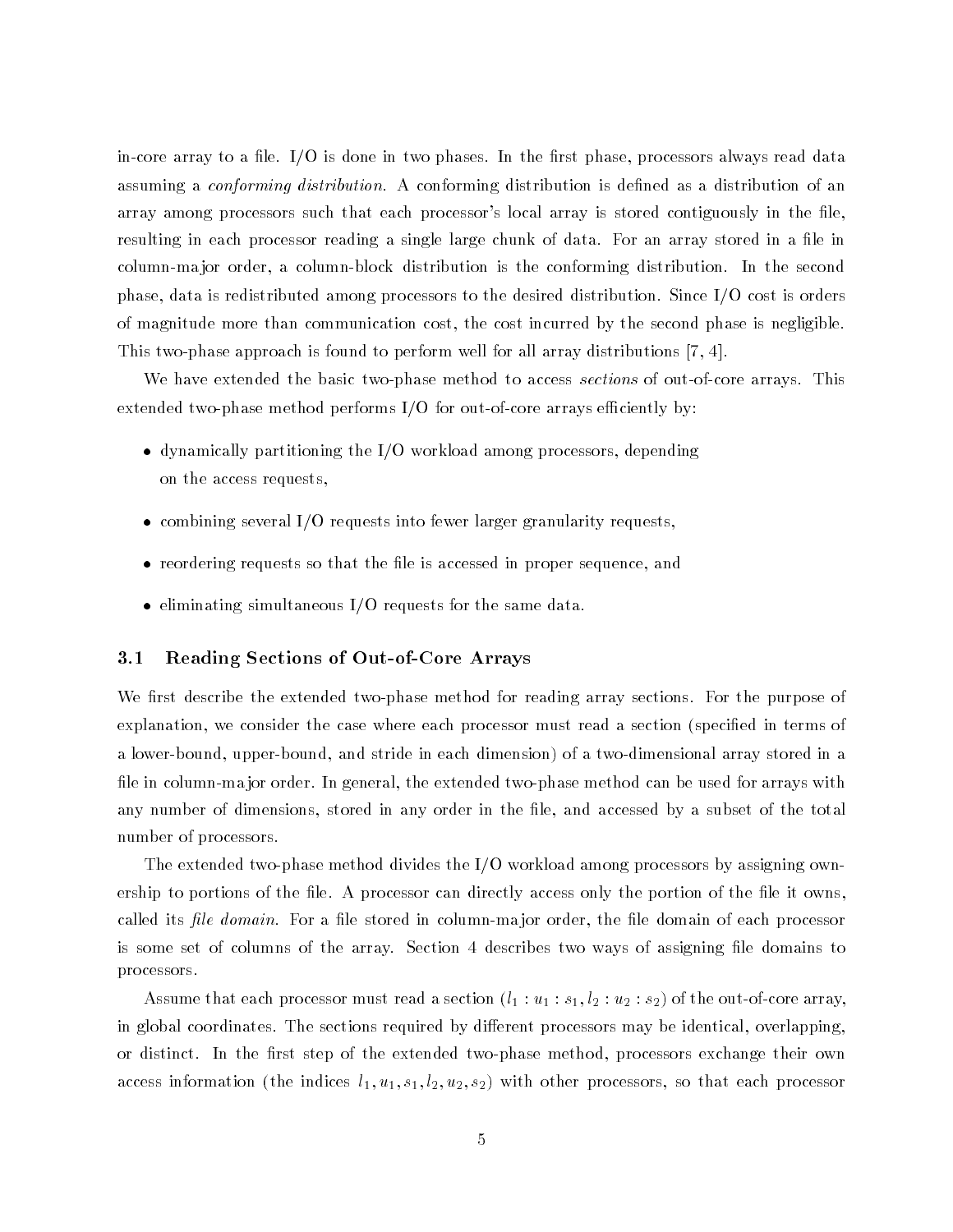

File Domain of processor 0

Figure Processor must read the requested data from its le domain- Section ABCD is the smallest section containing all the requested data-based data-based data-based data-based data-based data-based data-based data-based data-based data-based data-based data-based data-based data-based data-based data-based optimization called data sieving-

knows the access requests of other processors- This information is stored in a data structure called the less descriptions in the factor  $\mathcal{F}_t$  is the same information on all processors-contains the same interestion on all processors-This exchange phase is not required if the collective  $I/O$  interface itself provides information about the access requests of other processors-

Since each processor knows its own file domain and the access requests of other processors, it can determine what portion of the data in its le domain is needed by other processors- This is done by computing the intersection of the requests of other processors from the FAD and its own less information is stored information in a data structure called the less table the less table table table FDAT- The FDAT of a processor thus contains information indicating which portions of its le domain have been requested by other processors.

Each processor must now read data from its le domain as specied by the FDAT- For example Figure 3 shows the file domain of processor  $0$  and, for some access pattern, the portions of this file domain that have been requested by other processors- A simple way of reading is to read all the data needed by processor 0, followed by that needed by processor 1, and so on, in order of processor number-this method however may result in too many small accesses that are not in sequence-that are not in sequence-For reading the data efficiently, processors must analyze the FDAT and use a read strategy that accesses the file in sequence and contiguously.

We use the following general method for this purpose- Each processor calculates the minimum of the lower bounds and the maximum of the upper sections in its FDAT-C sections in its FDAT-C sections in  $\mathcal{F}$ determines the smallest section containing all the data that must be read from the file domain (for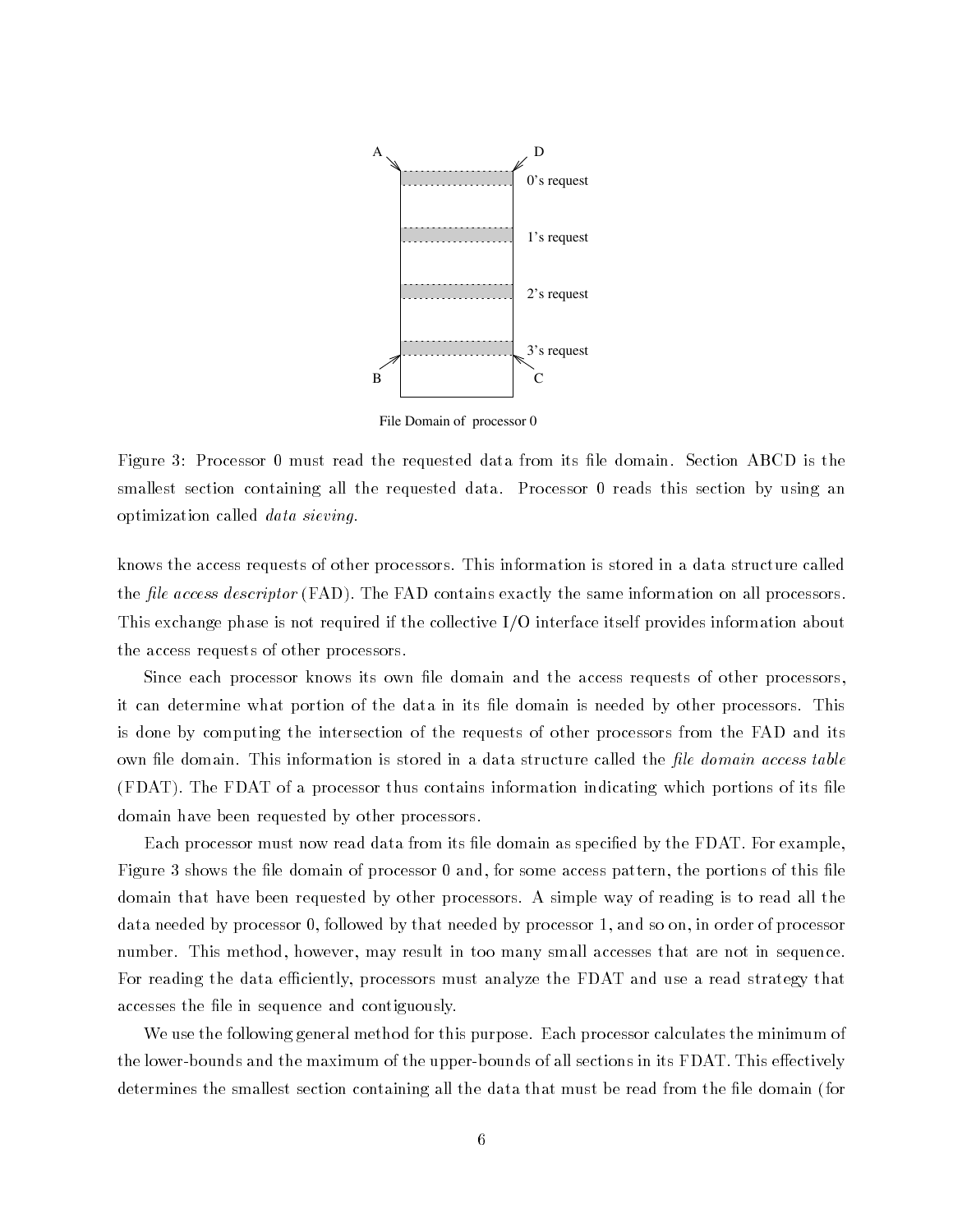example section ABCD in Figure - This section may also contain some data that is not required by any processor- If the processor attempts to read only the useful data it may result in a number of small strided accesses- To avoid this the processor uses an optimization we proposed previously called data sieving processor reads processor reads a column column section and processor and a column at a time in a single operation into a temporary built may include some universal and the matrix of the some useful data is extracted from the temporary building in communication business and placed in communication business on which processors need the data- The entire section is read from the le domain in this fashion-The processor may read more than one column at a time, if sufficient memory is available to do sieving on the set of columns- This forms the rst phase of the extended twophase method-

The second phase of the extended two-phase method consists of communicating the data read in the rst phase to the respective processors- From the information in the FDAT each processor determines whose which must be sent to which processor- and haddening process processor- addition to the file domains of other processors and its own access request, it can calculate how much data to receive from other processors and where to store it in memory-

The two phases of the extended two-phase method either can be done distinctly by performing all I/O first and then communication, or they can be overlapped (pipelined) by reading smaller portions of data and communicating it-

### 3.2 Writing Sections of Out-of-Core Arrays

The algorithm for writing sections is essentially the reverse of the algorithm for reading sections-From the FAD, each processor determines what portions of its write request are located in the le domains of other processors those portions must be sent to the respective processors- From the FDAT, each processor determines what portions of the write requests of other processors are located in its own le domain those portions must be received from the respective processors- This communication forms the first phase of the extended two-phase method for writing sections.

, we have the form in the second in the second phase-in the second in the same way as in the same way as in the read algorithm- Each processor calculates the minimum and maximum of all indices in its FDAT which determines the smallest section containing all the data to be written to the data to the leading to the processor uses data sieving write the useful data in this section-this section-this section-this section-that s may be "holes" between the useful data to be written, an extra read operation is required before writing-different is not required if the useful data is located if the useful data is located continuously in the le-

If the sections requested to be written by di erent processors have some elements in common there is a dataconstruction of problems which is a particular implementation of the particular in the particular extended twophase method- In our implementation if there are write requests from multiple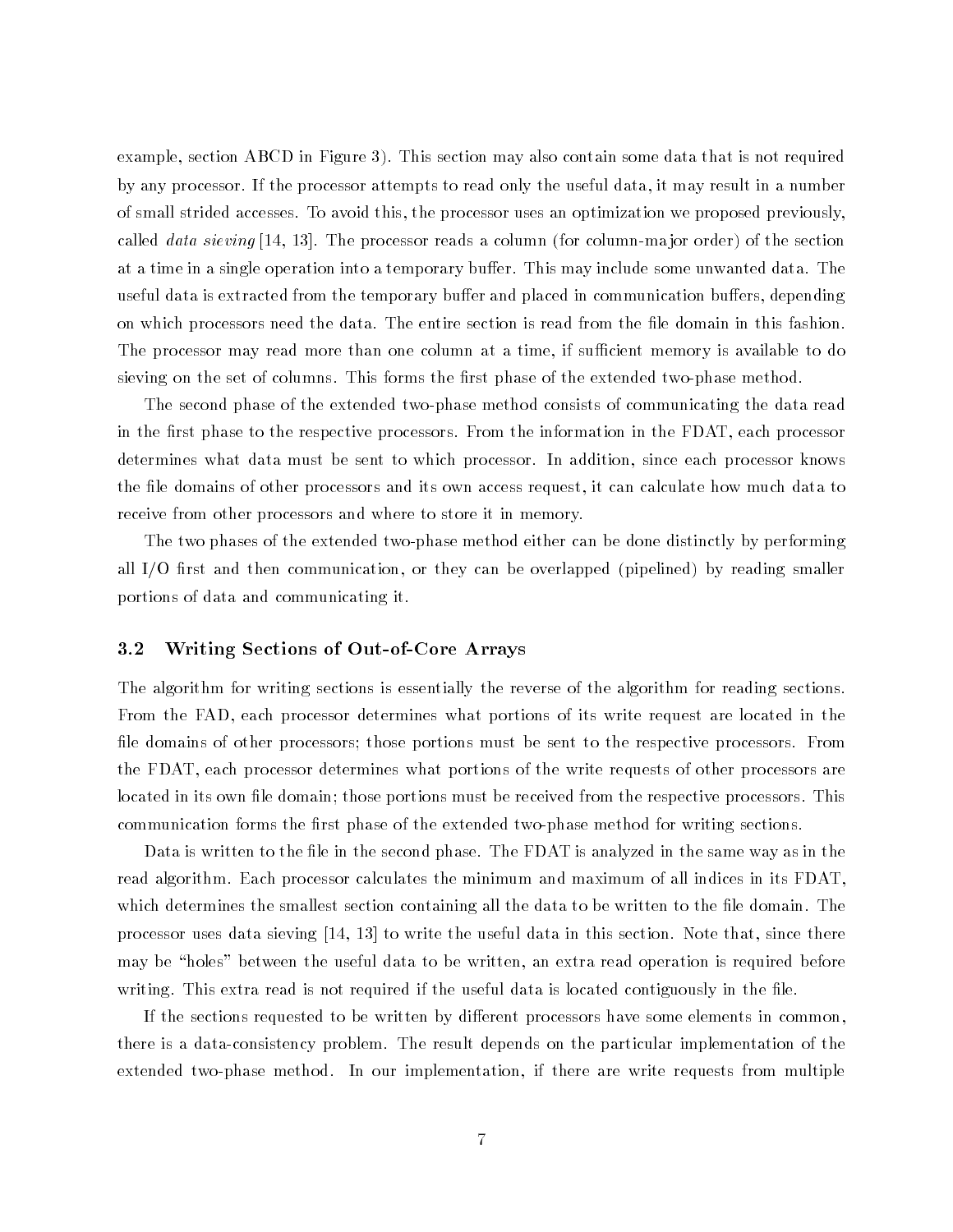processors to the same location, the data from the highest numbered processor is written to the file.

# 4 Partitioning the I/O Workload

In the extended twophase method processors cooperate to perform IO- The exact partitioning of the IO workload among processors depends on how le domains are dened- In general IO can be partitioned either statically or dynamically- Note that we are referring to a logical partitioning of the file among processors; the file is not physically repartitioned into separate files.

#### 4.1 Static Partitioning

One way of partitioning I/O (for an array stored in column-major order) is to assign a block of columns of the entire out-of-core array to each processor, as if the array were distributed among processors in a column and in a columnation- the letter is the processor in the letter at the sixth  $\sim$ columns of the array stored contiguously in the left with a file-domain can be determined and determined from the size of the array and the number of processors and is independent of the access requests- $\mathbf{A}$  static partitioning scheme-le domains of  $\mathbf{A}$  shows the left four processors of  $\mathbf{A}$ with static partitioning of  $I/O$ .

### Dynamic Partitioning

The main drawback of static partitioning is that the partitioning is independent of the access requests-to-construct access patterns static partitioning matrix in an impact in an impact of IO among the static in processors; some processors may perform more  $I/O$  than others, some may not perform any  $I/O$ at all- For example consider the access pattern in Figure - With static partitioning the access requests span the file domains of only two processors  $(1 \text{ and } 2)$ ; therefore, only two processors perform and the IO-C and in addition if we increase the size of the size of the size  $\mu$  the number of of processors fixed, the size of each file domain also increases, and the access requests span the file domains of fewer processors, resulting in greater  $I/O$  imbalance.

A dynamic partitioning scheme, based on access requests, can divide the  $I/O$  workload more evenly and therefore improve IO throughput- Figure 
B illustrates such a partitioning scheme-For a file stored in column-major order, each processor calculates the first and last among the columns of the sections requested by all processors- The section formed by these columns and all the rows of the outofcore array is called the bounding section-bounding sectionthe sections requested by all processors and is located continuously in the le-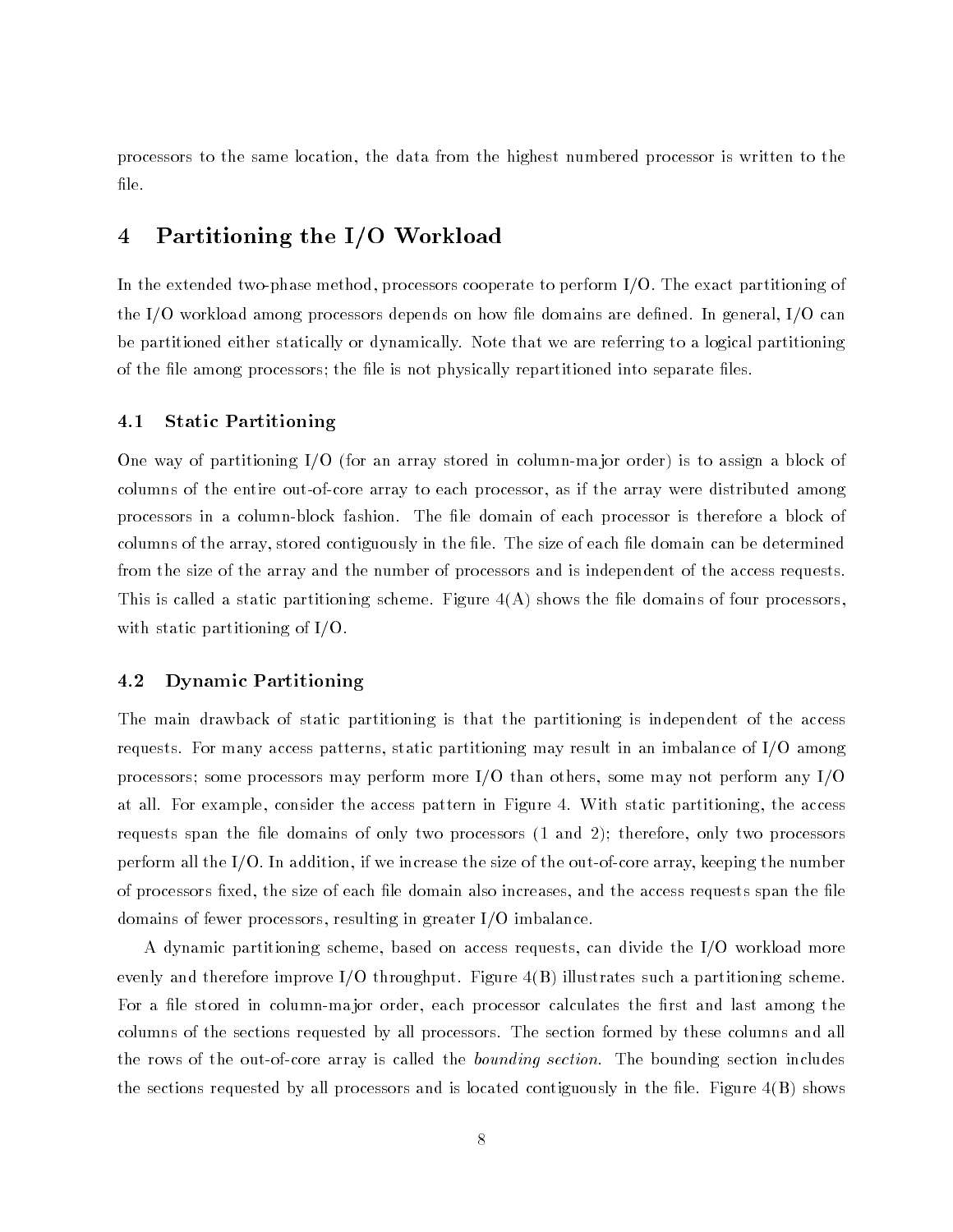

Figure 4: Static versus dynamic partitioning;  $FD = file$  domain

the bounding section for the given access requests- File domains are determined by dividing the o among section among processors in a column among the left fashion-section-section-section-sectionis thus a contiguous chunk of the bounding section-

If the requested sections span all the columns of the out-of-core array, the dynamically selected le domains are identical to those determined statically- If the requested sections span only a few columns, however, dynamic partitioning provides a much better balance of  $I/O$  among processors as Figure shows-the memory reduces the memory requirements of the memory requirements of the extended two  $1$ because the le domain of each processor is smaller- With static partitioning if all requested sections are located in a single processor's file domain, all the requested data may not fit in the memory of that processor- Consequently IO and communication may need to be done in stages several times- This situation is less likely to occur with dynamic partitioning because the requested data is more evenly divided among processors.

For an array stored in rowma jor order le domains are determined as follows- Each processor calculates the rows and last among the rows of the sections requested by all process. The sec bounding section is the section formed by these rows and all the columns of the out-of-core array. File domains are determined by dividing the bounding section among processors in a rowblock fashion.

Figure 5 summarizes the extended two-phase method for reading sections of out-of-core arrays. with dynamic partitioning of  $I/O$ .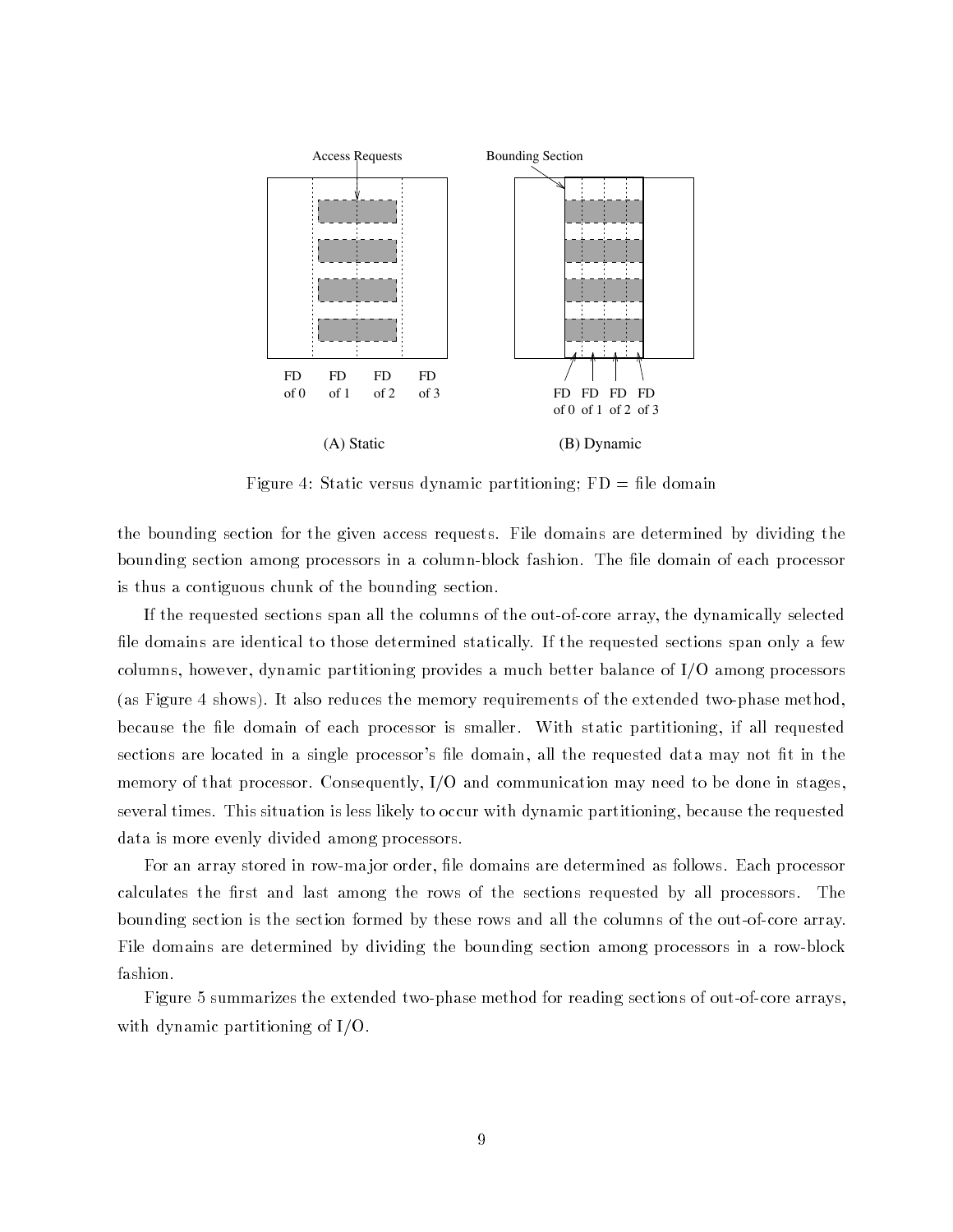- Exchange access information with other processors and -ll in the le access descriptor FAD
- 2. Calculate the smallest section, called the *bounding section*, that includes the sections requested by all processors
- 3. Determine the file domain of each processor by dividing this bounding section among processors in a column-block manner for arrays stored in column-major order or row-block manner for arrays stored in row-major order.
- Compute the intersection of the FAD and this processor s -le domainand -ll in the file domain access table  $(FDAT)$ .
- Calculate the minimum of the lower bounds and the maximum of the upper bounds of all sections in the FDAT to determine the smallest section containing all the data
- 6. Read this section by using  $data\, sieving$ , and communicate the data to the requesting processors

Figure 5: Extended two-phase method for reading sections of out-of-core arrays with dynamic partitioning of  $I/O$ 

## Performance

We used the Intel Touchstone Delta for an experimental study of the performance of the extended two performance and the Touchstone Delta has an Intel intel intel intel intel intelligible intelligible in processor, which is a process process was added to an interestingly models, a determined to a connected to two disks resulting in a total of a disks-total of the system of the system ( ) = 0 ) provides parallel access to define  $\Box$  default control and across all in the see the disks in the second all  $\Box$  and  $\Box$ detailed discussion of the performance of CFS.

We studied the performance of the extended two-phase method versus the direct method extensively for several synthetic access patterns as well as for two real out-of-core parallel applications matrix multiplication and a Laplaces equation solver-section solver-sections of the results of the results of below.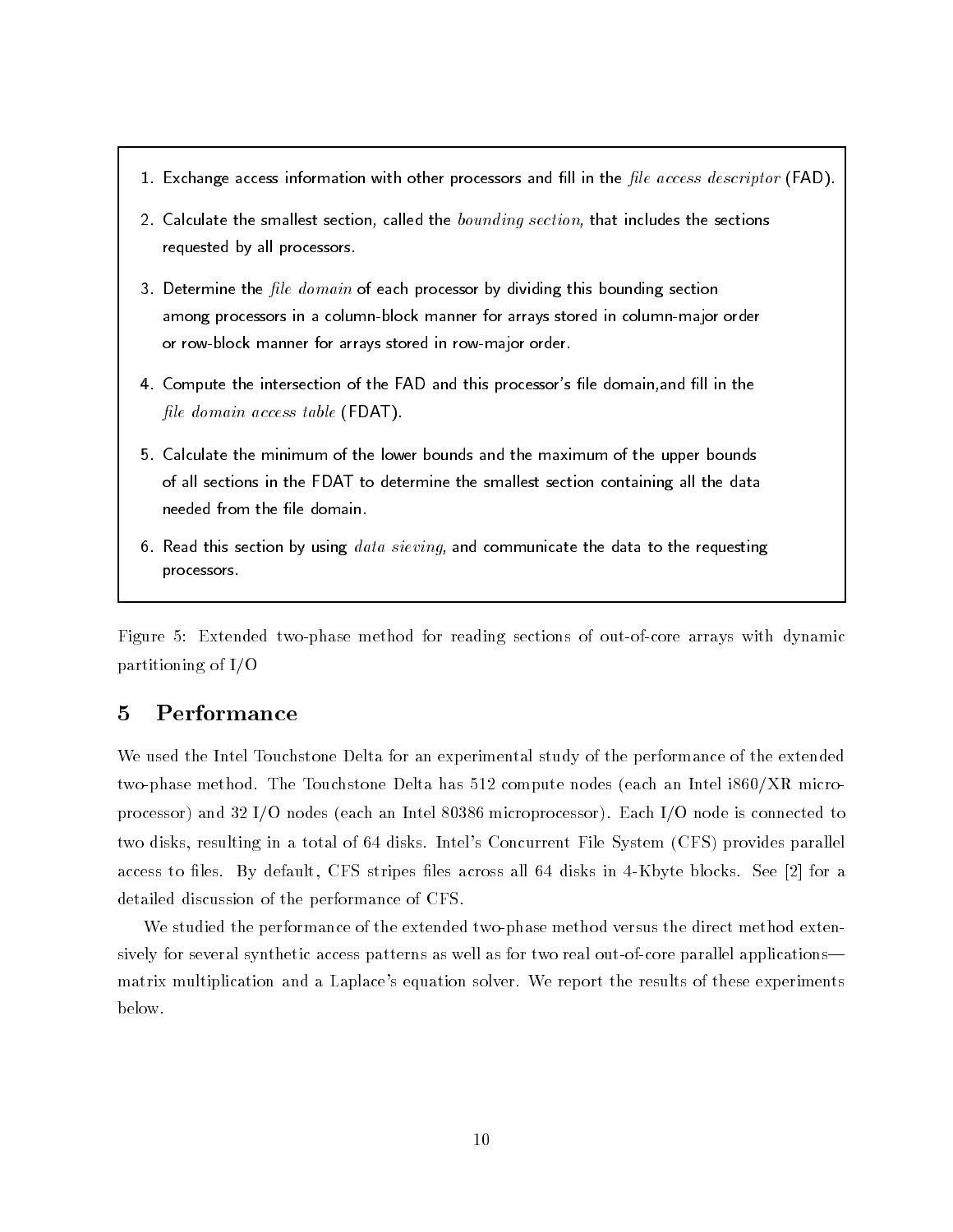#### $5.1$ Synthetic Access Patterns

We used three basic types of synthetic access patterns:

- - Common sections All processors access the same section of the array-
- Overlapping sections Parts of the section requested by a processor may overlap with parts of the sections requested by other processors-
- Distinct sections The section requested by each processor does not have any data in common with the section requested by any other processor.

### Reading Common Sections

Table 1 shows the performance of the direct and extended two-phase methods for reading common sections (and illustrates), as processors-location of examines the processors- approximate and control to of these sections in the array- We measured the performance of the extended twophase method with both static and dynamic partitioning-the extended two performed two performed two performed two performed considerably better than the direct method, because it read the common section only once and broadcast it to other processors- In the direct method on the other hand all processors read the same section from the file simultaneously, resulting in extra  $I/O$  overhead.

In all cases, the extended two-phase method took much less time with dynamic partitioning. with static partitioning each process is done made was of size  $\alpha$  . The section was of size  $\alpha$ except those in case V were located in the less into measurement of only a few processors- with dynamics of  $\sim$ partitioning, on the other hand, the  $I/O$  requests were evenly divided among all available processors, resulting in inguisting a column egerphic to the section in case in a problem in column to a columnity column statically and dynamically selected identically were identically and so was the performance-  $\bullet$  . case V, the extended two-phase method performed considerably better than the direct method, because the direct method resulted in a large number of small requests spread across the entire le-

#### 5.1.2 Reading Overlapping Sections

Table shows the time taken for reading various overlapping sections- Figure illustrates the approximate location of each of these sections in the array- To represent these overlapping sections for all processors concisely we use the following notation- Each processors request is denoted by l ov <sup>p</sup> u ov <sup>p</sup> s l- ov <sup>p</sup> u- ov <sup>p</sup> s- where p is the processor number and overlap overlap constants- The amount of overlap can be changed by varying overlap can be changed by varying over For example, the notation  $(1:100:1, 1+10p:100+10p:1)$  in case I of Table 2 represents a group of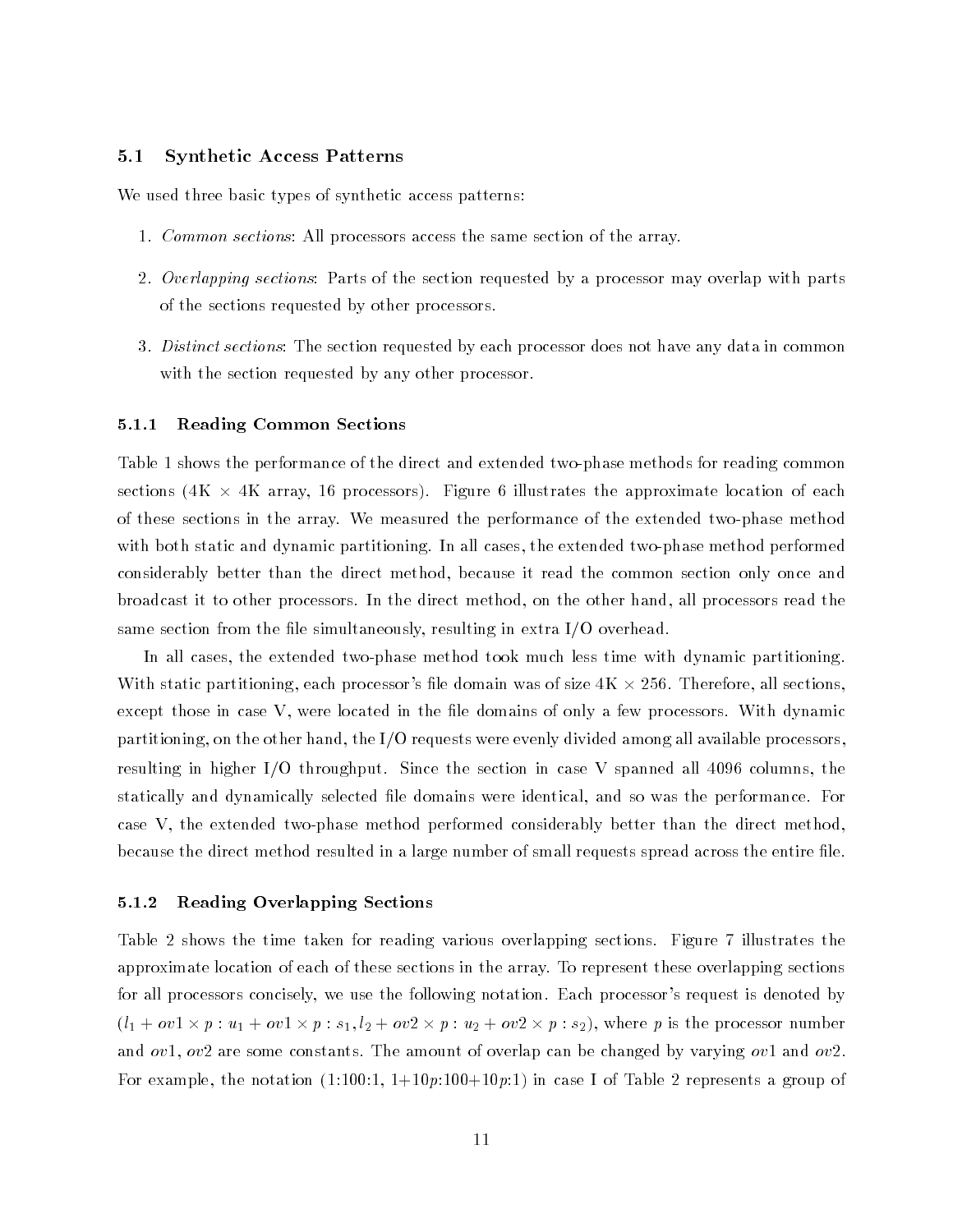Table 1: Comparison of direct method and extended two-phase method (static and dynamic partitioning for reading common size  $\mathbf{r}_i$  and the size  $\mathbf{r}_i$  and  $\mathbf{r}_i$  and  $\mathbf{r}_i$  and  $\mathbf{r}_i$ processors, time in seconds.

| No.          | Array Section          | Direct |        | Extended Two-Phase |
|--------------|------------------------|--------|--------|--------------------|
|              |                        | Read   | Static | Dynamic            |
|              | (1:100:1, 1:100:1)     | 1.632  | 1.027  | 0.431              |
| $\mathbf{H}$ | (200:300:1, 200:300:1) | 1.867  | 0.883  | 0.363              |
| Ш            | (400:800:1, 400:800:1) | 6.265  | 3.692  | 1.056              |
| ТV           | (32:64:1, 128:1024:1)  | 9.995  | 2.780  | 1.318              |
|              | (1:16:1, 1:4096:1)     | 52.06  | 3.241  | 3.241              |
| VІ           | (1:4096:1, 1:16:1)     | 1.216  | 2.024  | 0.420              |



Figure 6: The common sections listed in Table 1 (not to scale)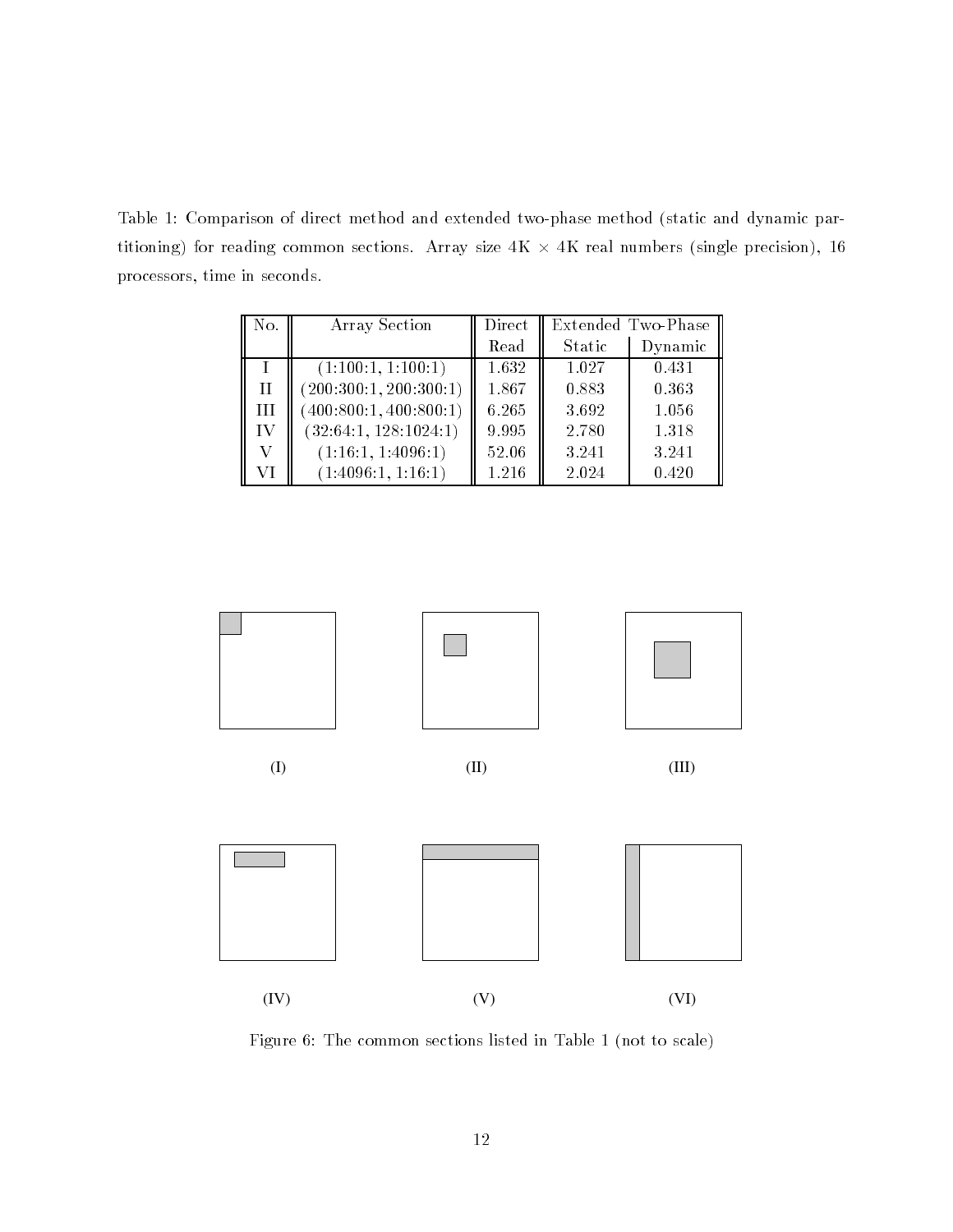overlapping sections with processor 0 requesting section  $(1:100:1, 1:100:1)$ , processor 1 requesting section  $(1:100:1, 11:110:1)$ , processor 2 requesting section  $(1:100:1, 21:120:1)$ , and so on.

The extended two-phase method with dynamic partitioning performed the best in all cases. The sections in cases I and II were of the same size but they di ered in the amount of overlap the sections in case I had more overlap thank that the those II-s and II-s and II-s and II-s and II-s and IIthe out-of-core array spanned by the sections in case I was less than that by the sections in case II it took less time to read the sections in case I- The sections in cases IV V and VI spanned only a few columns-direct method performed better than the direct method performed better than the extended two  $\mathbf{f}_i$ phase method with static partitioning because static partitioning resulted in only a few processors performing IO- The extended twophase method with dynamic partitioning however performed better thank the direct method since the IO work is the IO work was better distributed- was better distributed the direct method was case VII which spanned all columns of the array-sections in case  $\Gamma$ were overlapping in both dimensions, and again the extended two-phase method with dynamic partitioning took the least time-

#### 5.1.3 Reading Distinct Sections

Table  $\mathbf{f}$  the time taken for reading distinct sectionslocation of these sections in the array- We use the same notation as above 
lov p uov p s light section for representing the overlap factors over the overlap factors over the overlap factors over the  $ov<sub>2</sub>$  must be large enough to ensure that the sections are distinct.

In case I the requests of di erent processors were situated in separate locations in the le because the sections requested were located along rows- As a result IO in the extended twophase method with dynamic partitioning was identical to that in the direct method, and they took the same time- time-time-static method with static method with static partitioning took longer than the direct method because only a few processes performed I, at model in cases in the model is a section along columns and the requests of di erent processors were interleaved in the le- The extended two performed considerably better for the performed considerably better for the  $\mathcal{S}$ not perform were the sections in the section in case II because they spanned only a few columns- I made a few case for the extended two phase method was cased two since the sections spanned all columns- the section sections in cases V and VI were partly interleaved in the file, and even for these cases, the extended two-phase method performed the best.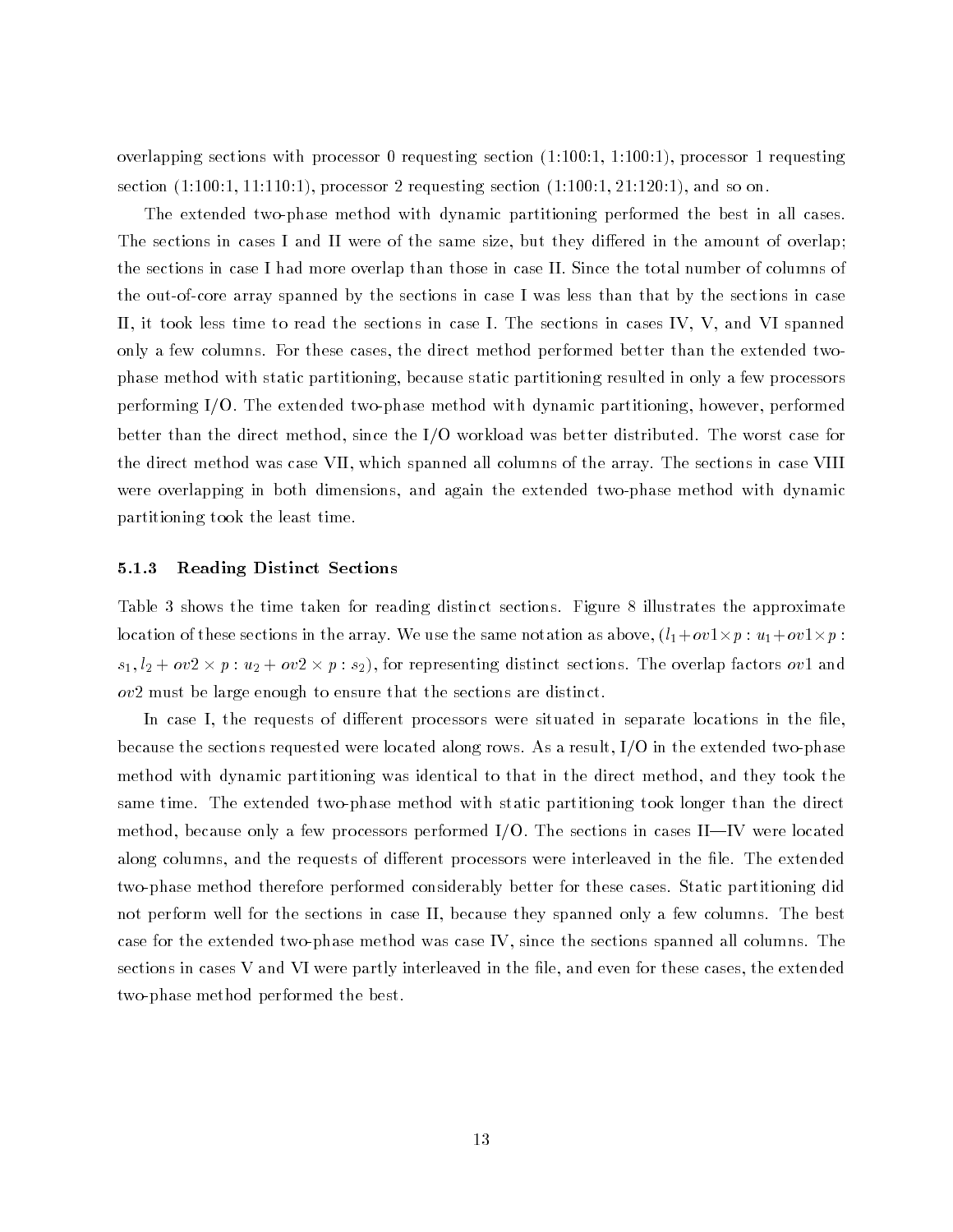Table 2: Comparison of direct method and extended two-phase method (static and dynamic partitioning for reading strengtheng sections- readily and the film array size  $\alpha$  and  $\beta$  really array single precision  $\beta$ processors, time in seconds.

| No.  | Array Section                                | Direct | Extended Two-Phase |         |
|------|----------------------------------------------|--------|--------------------|---------|
|      | $(p =$ processor number)                     | Read   | Static             | Dynamic |
|      | $(1:100:1, 1+10p:100+10p:1)$                 | 2.000  | 1.830              | 0.693   |
| Н    | $(1:100:1, 1+50p:100+50p:1)$                 | 4.627  | 1.859              | 0.875   |
| Ш    | $(400:800:1, 400+100p:800+100p:1)$           | 8.097  | 3.348              | 2.477   |
| IV   | $(1:4096:1, 1+8p:16+8p:1)$                   | 1.152  | 3.374              | 0.826   |
| V    | $(1+50p:100+50p:1, 1:100:1)$                 | 1.579  | 1.994              | 0.524   |
| VІ   | $(400+100p:800+100p:1, 400:800:1)$           | 7.442  | 11.84              | 1.361   |
| VH   | $(1+8p:16+8p:1, 1:4096:1)$                   | 50.32  | 2.992              | 2.992   |
| VIII | $(200+100p:400+100p:1, 200+100p:400+100p:1)$ | 3.104  | 2.986              | 1.739   |



Figure 7: The overlapping sections listed in Table 2 (not to scale)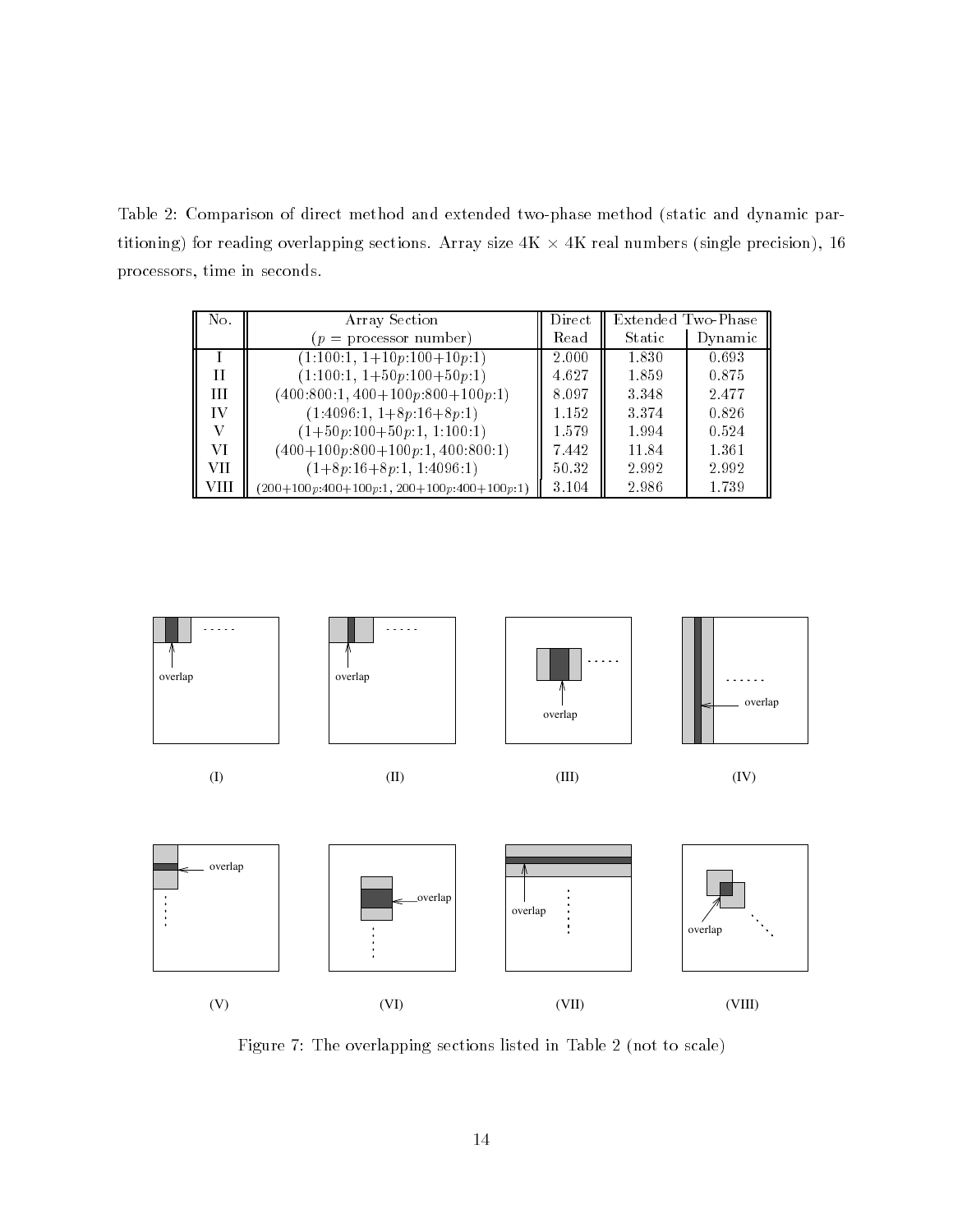Table 3: Comparison of direct method and extended two-phase method (static and dynamic partitioning for reading distinct sections. There, where the complete through precision  $\mu$  real  $\mu$ processors, time in seconds.

| No. | Array Section                              | Direct | Extended Two-Phase |         |
|-----|--------------------------------------------|--------|--------------------|---------|
|     | $(p =$ processor number)                   | Read   | Static             | Dynamic |
|     | $(1:100:1, 1+100p:100+100p:1)$             | 1.976  | 2.254              | 1.976   |
| Н   | $(1+100p:100+100p:1, 1:100:1)$             | 1.633  | 2.182              | 0.548   |
| Ш   | $(200+200p:400+200p:1, 512:1024:1)$        | 8.016  | 5.680              | 1.725   |
| IV  | $(1+32p:16+32p:1, 1:4096:1)$               | 51.63  | 4.823              | 4.823   |
|     | $(200+200p:400+200p:1, 1+200p:512+200p:1)$ | 5.466  | 4.524              | 3.912   |
| V I | $(1+32p:32+32p:1, 1+100p:1024+100p:1)$     | 12.02  | 2.991              | 2.371   |



Figure 8: The distinct sections listed in Table 3 (not to scale)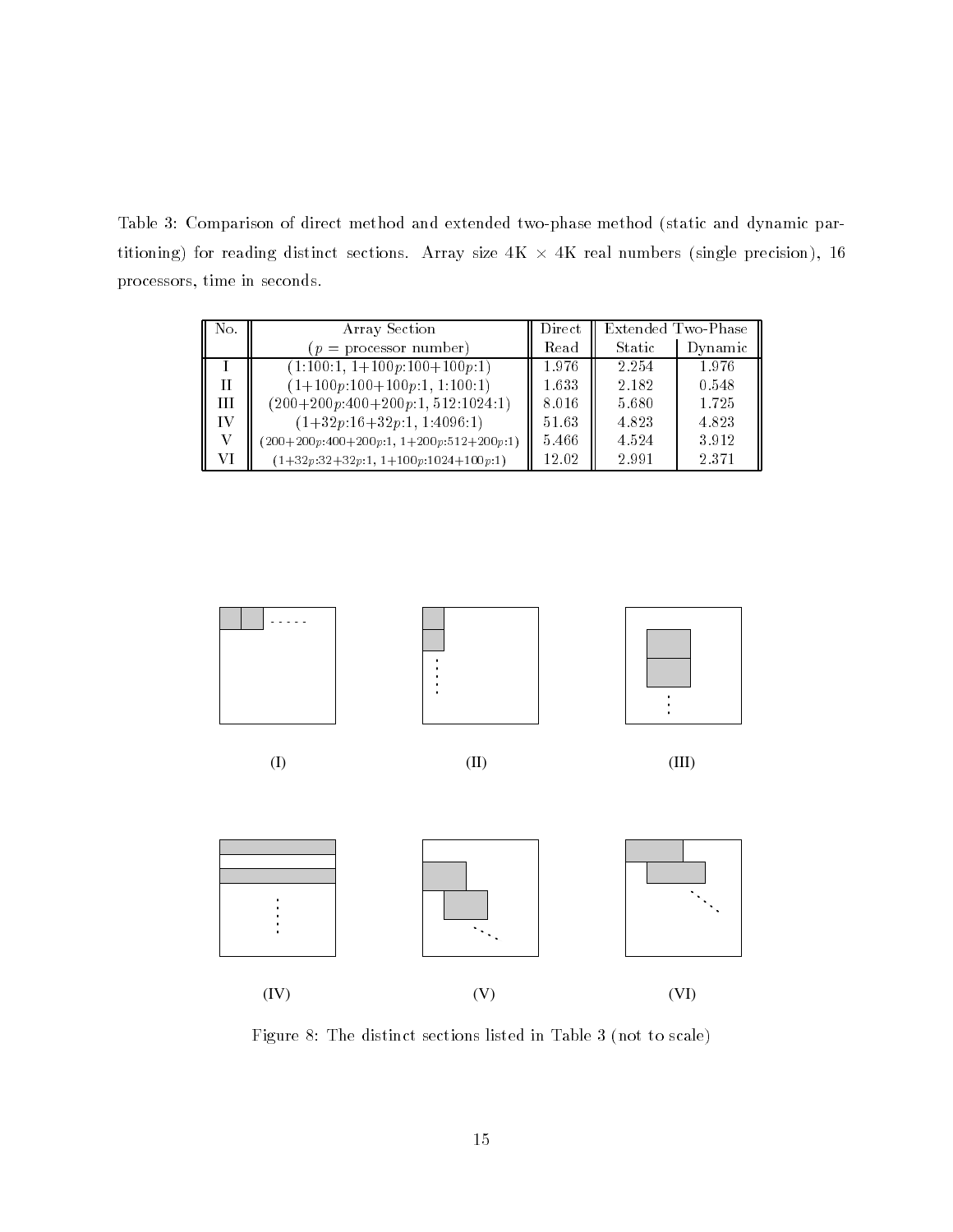Table 4: Comparison of direct method and extended two-phase method (static and dynamic partitioning for writing the distinct sections. There is no size that it is a precision precision of the complete processors, time in seconds.

| ll No. | Array Section                              | Direct | Extended Two-Phase |         |
|--------|--------------------------------------------|--------|--------------------|---------|
|        | $(p =$ processor number)                   | Write  | Static             | Dynamic |
|        | $(1:100:1, 1+100p:100+100p:1)$             | 1.944  | 2.166              | 1.944   |
| Н      | $(1+100p:100+100p:1, 1:100:1)$             | 1.182  | 2.034              | 0.494   |
| Ш      | $(200+200p:400+200p:1, 512:1024:1)$        | 4.202  | 5.445              | 1.669   |
| IV     | $(1+32p:16+32p:1, 1:4096:1)$               | 24.85  | 10.25              | 10.25   |
|        | $(200+200p:400+200p:1, 1+200p:512+200p:1)$ | 5.155  | 5.461              | 4.401   |
| VI     | $(1+32p:32+32p:1, 1+100p:1024+100p:1)$     | 8.233  | 4.994              | 4.274   |

#### 5.1.4 Writing Distinct Sections

We considered only the case where each processor writes a distinct section to the file, because other cases such as writing overlapping or common sections are unlikely to occur- Table shows the time taken for writing distinct sections- The sections chosen were the same as those for reading Table Figure - As for reading distinct sections the direct method and the extended two phase method with dynamic partitioning took the same time for writing the sections in case I where the extended two partitioning two partitioning took longer-cases  $\mathcal{W}$ the extended two-phase method with dynamic partitioning performed considerably better than the direct method.

### 5.1.5 Accessing Sections with Non-Unit Strides

We also tested the performance for accessing sections with nonunit strides- When an array section has a nonunit stride each element requested is strided in the le- The only way of reading such array sections using a direct method is to seek explicitly to each individual element and read only that element- This results in very low granularity of data transfer which is very expensive- The extended twophase method overcomes this drawback of the direct method by reordering requests and using data sieving for larger granularity accesses.

Table  $\Gamma$  shows the performance for reading sections with non-nunctions with non-nunctions  $\Gamma$ case I spanned almost the entire array with stride equal to the number of processors- As a result static and dynamic partitioning to section same time- time- the sections in cases in case and it were located diagonally across the outofcore array-benedictore array-the case in case in case in case  $\mathcal{A}$  columns and the sections in case V were located along rows-located the extended two planes in all cases the was more than times faster than the direct method- Table shows the performance of the extended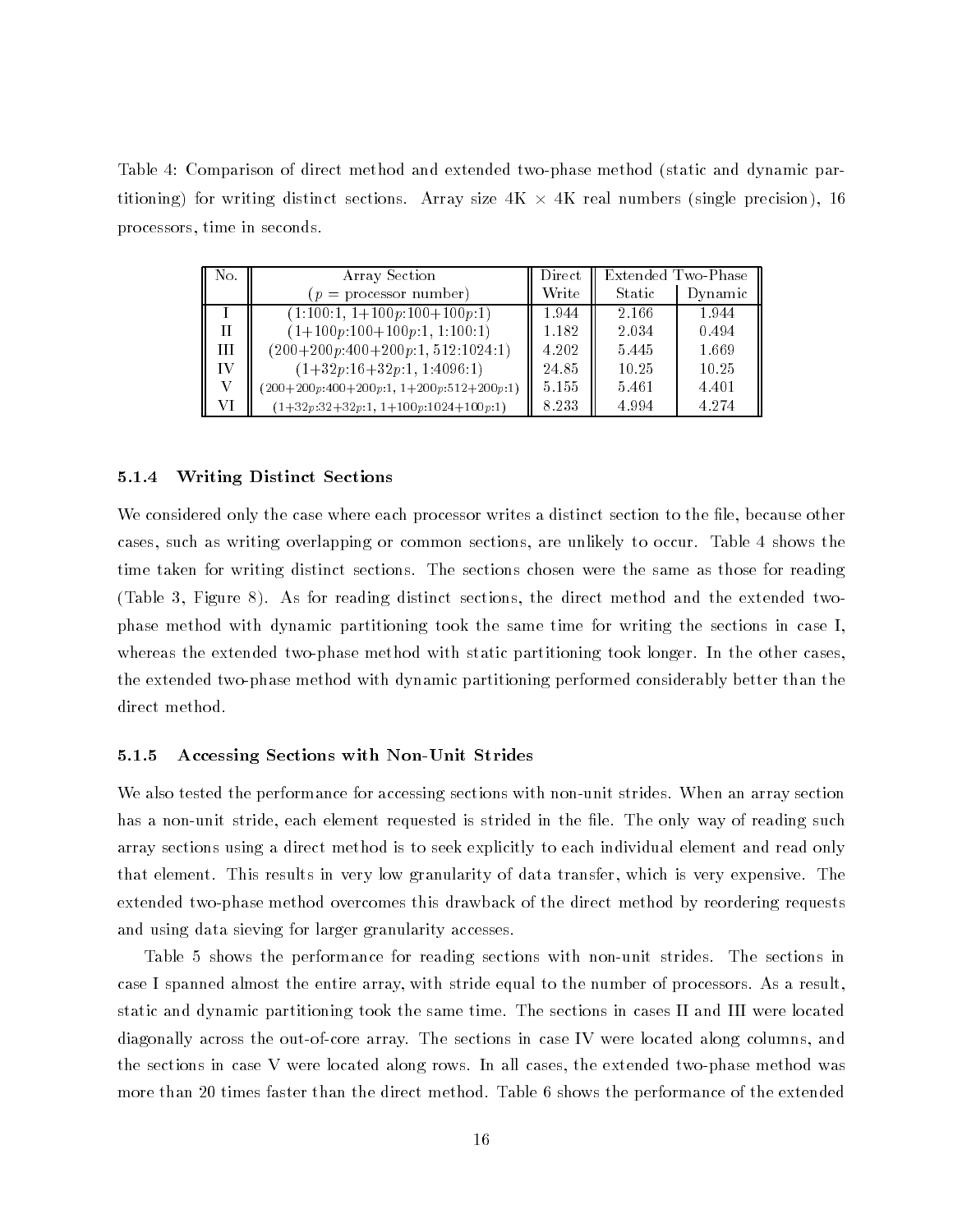Table 5: Comparison of direct method and extended two-phase method (static and dynamic partitioning for reading sections with nonunit strides- Array size K K real numbers 
single precision), 16 processors, time in seconds.

| No. | Array Section                                | Direct | Extended Two-Phase |         |  |
|-----|----------------------------------------------|--------|--------------------|---------|--|
|     | $(p =$ processor number)                     | Read   | Static             | Dynamic |  |
|     | $(p+1.4096: n\, procs, p+1.4096: n\, procs)$ | 210.8  | 9.330              | 9.330   |  |
| H   | $(1+250p:250+250p:2, 1+250p:250+250p:2)$     | 53.13  | 3.610              | 2.842   |  |
| Ш   | $(1+200p:500+200p:3, 1+200p:500+200p:3)$     | 87.19  | 4.394              | 4.387   |  |
| IV  | $(1+64p.64+64p.2, 500.2500.3)$               | 96.20  | 4.759              | 3.848   |  |
|     | $(500:2500:3, 1+64p:64+64p:2)$               | 130.7  | 4.574              | 2.340   |  |

Table 6: Comparison of direct method and extended two-phase method (static and dynamic partitioning for writing strides with non-size and strides- in the strides-  $\frac{1}{2}$  real numbers  $\frac{1}{2}$ precision), 16 processors, time in seconds.

| No. | Array Section                            | Direct | Extended Two-Phase |         |  |
|-----|------------------------------------------|--------|--------------------|---------|--|
|     | $(p =$ processor number)                 | Write  | Static             | Dynamic |  |
|     | $(p+1.4096: n\,, p+1.4096: n\,, p)$      | 53.28  | 22.77              | 22.77   |  |
| Ш   | $(1+250p:250+250p:2, 1+250p:250+250p:2)$ | 25.22  | 6.438              | 3.775   |  |
| Ш   | $(1+200p:500+200p:3, 1+200p:500+200p:3)$ | 44.64  | 8.696              | 7.516   |  |
| ΙV  | $(1+64p.64+64p.2, 500.2500.3)$           | 71.35  | 8.858              | 7.279   |  |
|     | $(500.2500.3, 1 + 64p.64 + 64p.2)$       | 79.24  | 7.724              | 4.405   |  |

two method for writing sections with non-nunctions with non-nunctions  $\mathbf{H}$ in Table - Even for writing sections the extended twophase method improved IO performance considerably-

#### 5.1.6 Scalability

We also studied the scalability of the extended two-phase method for large number of processors, large array sections and large outofcore arrays- Since dynamic partitioning always performed better than, or at least as well as static partitioning, we considered only dynamic partitioning for the scalability experiments- Table shows the timings obtained by varying the number of processors requesting array sections from 1 is the section from the model writing and writingsections in each categorycommon overlapping distinct and nonunit strides- Note that as the number of processors was increased, the total amount of  $I/O$  performed also increased.

The extended twophase method scaled well with the number of processors- In many cases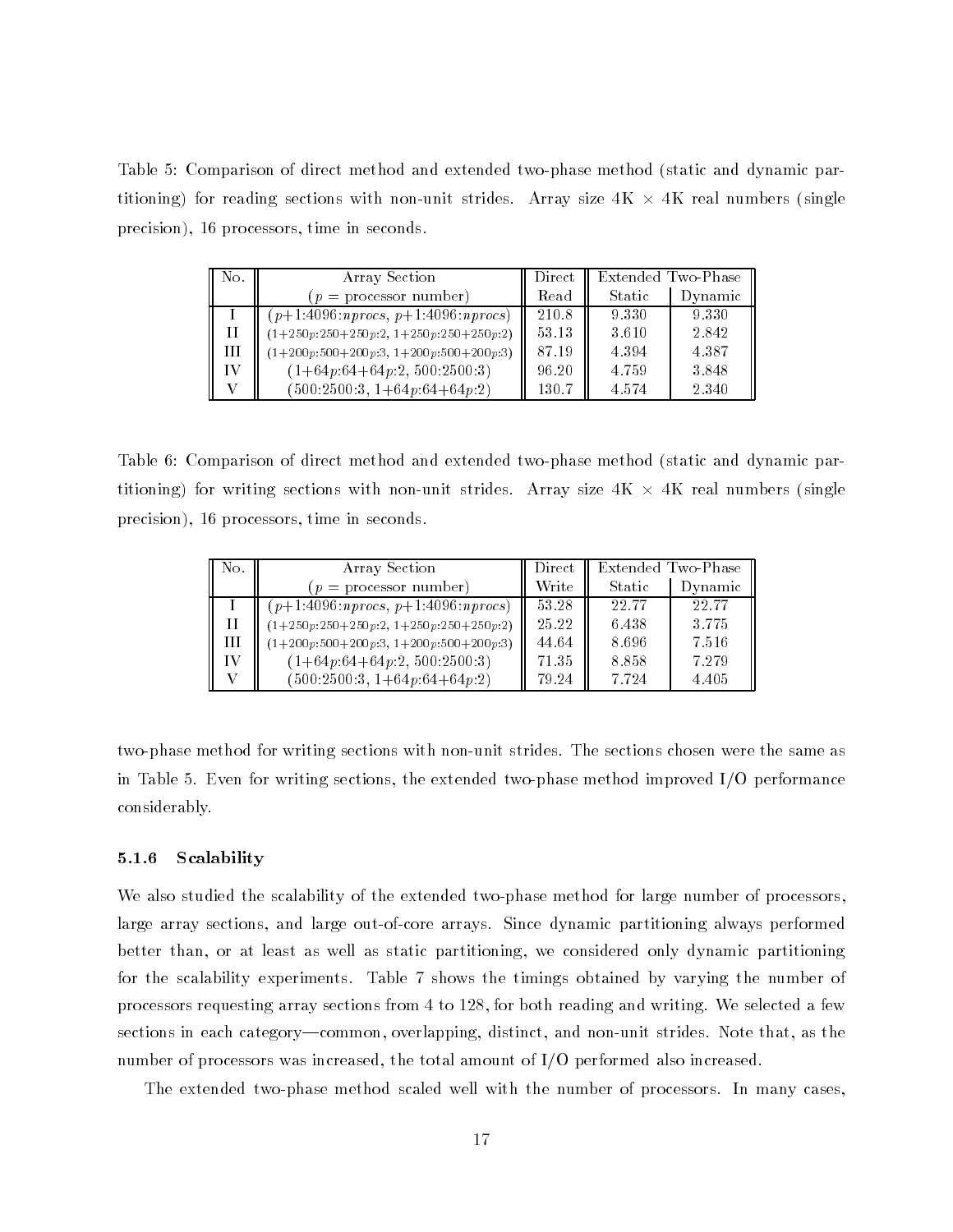Table  $\Gamma$  Scalability of the extended two processors accessing sections accessing sections accessing sections accessing sections accessing sections accessing sections accessing sections accessing sections accessing secti was varied in the total time in the compact  $\mathcal{L}$  are the second time in seconds-single precisions, the seconds- $DR = Direct Read, ETP = extended two-phase method with dynamic partitioning, DW = direct$ write.

> $\blacksquare$ -- 1-1-1-1-1-1-1-1-1-1-1-1-1-1 III - pp- Figure III IV pp- - Figure VII  $\mathcal{P}$  and  $\mathcal{P}$  are in the contract of the contract of the contract of the contract of the contract of the contract of the contract of the contract of the contract of the contract of the contract of the contract of views when the property of the property of the property of the property of the property of the property of the  $\mathbf{v}$  is a procedure in procedure in procedure  $\mathbf{v}$  $\frac{1}{2}$  ,  $\frac{1}{2}$  ,  $\frac{1}{2}$  ,  $\frac{1}{2}$  ,  $\frac{1}{2}$  ,  $\frac{1}{2}$  ,  $\frac{1}{2}$  ,  $\frac{1}{2}$  ,  $\frac{1}{2}$  ,  $\frac{1}{2}$  ,  $\frac{1}{2}$  ,  $\frac{1}{2}$  ,  $\frac{1}{2}$  ,  $\frac{1}{2}$  ,  $\frac{1}{2}$  ,  $\frac{1}{2}$  ,  $\frac{1}{2}$  ,  $\frac{1}{2}$  ,  $\frac{1$

|                      | READING COMMON SECTIONS      |                |                |             |                                        |              |              |            |              |              |               |               |
|----------------------|------------------------------|----------------|----------------|-------------|----------------------------------------|--------------|--------------|------------|--------------|--------------|---------------|---------------|
| $Sec-$               | $Procs = 4$<br>$Procs = 8$   |                |                |             |                                        | $Procs = 16$ | $Procs = 32$ |            | $Procs = 64$ |              | $Procs = 128$ |               |
| tion                 | DR                           | <b>ETP</b>     | DR.            | <b>ETP</b>  | D <sub>R</sub>                         | ETP          | DR           | <b>ETP</b> | DR.          | <b>ETP</b>   | DR            | ETP           |
| T                    | 2.620                        | 1.282          | 3.184          | 1.040       | 4.421                                  | 1.056        | 8.734        | 1.169      | 16.28        | 1.436        | 32.64         | 2.130         |
| $\mathbf{I}$         | 12.16                        | 4.315          | 13.95          | 3.099       | 19.65                                  | 3.241        | 32.96        | 2.647      | 60.11        | 3.432        | 116.7         | 3.219         |
|                      | READING OVERLAPPING SECTIONS |                |                |             |                                        |              |              |            |              |              |               |               |
| $Sec-$               | $Procs = 4$                  |                | $Procs = 8$    |             |                                        | $Procs = 16$ | $Procs = 32$ |            |              | $Procs = 64$ | $Procs = 128$ |               |
| tion                 | DR                           | <b>ETP</b>     | DR             | <b>ETP</b>  | DR                                     | <b>ETP</b>   | DR           | ETP        | DR           | ETP          | DR            | ETP           |
| $\overline{\rm III}$ | 3.079                        | 1.748          | 5.208          | 1.699       | 6.850                                  | 1.991        | 13.61        | 2.798      | 24.98        | 3.801        | 47.95         | 4.602         |
| IV                   | 13.75                        | 4.450          | 13.77          | 3.391       | 19.63                                  | 2.992        | 32.70        | 3.696      | 60.58        | 4.791        | 115.9         | 7.401         |
|                      |                              |                |                |             |                                        |              |              |            |              |              |               |               |
|                      |                              |                |                |             | READING DISTINCT SECTIONS              |              |              |            |              |              |               |               |
| $Sec-$               | $Procs = 4$                  |                |                | $Procs = 8$ |                                        | $Procs = 16$ | $Procs = 32$ |            |              | $Procs = 64$ |               | $Procs = 128$ |
| tion                 | DR                           | <b>ETP</b>     | DR             | ETP         | DR                                     | ETP          | DR           | ETP        | DR           | ETP          | DR            | ETP           |
| $\overline{V}$       | 12.37                        | 4.791          | 13.57          | 3.929       | 19.76                                  | 4.149        | 32.38        | 6.109      | 46.12        | 7.276        | 54.82         | 8.161         |
| VI                   | 3.704                        | 1.893          | 2.396          | 1.585       | 4.125                                  | 1.638        | 7.806        | 2.418      | 19.77        | 2.970        | 26.23         | 4.110         |
|                      |                              |                |                |             | WRITING DISTINCT SECTIONS              |              |              |            |              |              |               |               |
| $Sec-$               | $Procs = 4$                  |                | $Procs = 8$    |             |                                        | $Procs = 16$ | $Procs = 32$ |            | $Procs = 64$ |              | $Procs = 128$ |               |
| tion                 | DW                           | <b>ETP</b>     | <b>DW</b>      | ETP         | DW                                     | ETP          | <b>DW</b>    | ETP        | DW           | ETP          | DW            | ETP           |
| V                    | 3.129                        | 7.900          | 6.971          | 6.861       | 12.45                                  | 8.554        | 27.52        | 12.74      | 37.70        | 18.52        | 52.41         | 24.74         |
| VI                   | 0.982                        | 1.937          | 1.803          | 2.218       | 3.954                                  | 3.058        | 6.436        | 5.028      | 7.139        | 6.234        | 21.20         | 9.403         |
|                      |                              |                |                |             | READING SECTIONS WITH NON-UNIT STRIDES |              |              |            |              |              |               |               |
| $Sec-$               | $Procs = 4$                  |                | $Procs = 8$    |             |                                        | Proof 16     | $Procs = 32$ |            |              | $Procs = 64$ |               | $Procs = 128$ |
| tion                 | DR                           | <b>ETP</b>     | DR             | ETP         | DR                                     | <b>ETP</b>   | DR           | <b>ETP</b> | DR           | ETP          | DR            | ETP           |
| VII                  | 799.2                        | 22.82          | 216.6          | 15.83       | 210.8                                  | 9.331        | 103.1        | 10.89      | 54.94        | 8.307        | 50.60         | 9.657         |
| <b>VIII</b>          | 56.44                        | 1.342          | 77.78          | 1.440       | 83.87                                  | 1.870        | 163.1        | 3.123      | 331.5        | 5.062        | 867.4         | 7.711         |
|                      |                              |                |                |             |                                        |              |              |            |              |              |               |               |
|                      |                              |                |                |             | WRITING SECTIONS WITH NON-UNIT STRIDES |              |              |            |              |              |               |               |
| $Sec-$               | $Procs = 4$                  |                |                | $Procs = 8$ |                                        | $Procs = 16$ | $Procs = 32$ |            |              | $Procs = 64$ |               | $Procs = 128$ |
| tion                 | DW                           | <b>ETP</b>     | <b>DW</b>      | ETP         | <b>DW</b>                              | ETP          | DW.          | ETP        | <b>DW</b>    | ETP          | <b>DW</b>     | ETP           |
|                      |                              |                |                | 39.11       |                                        | 31.40        | 64.53        | 26.42      | 35.35        | 28.40        | 51.38         | 31.16         |
| VII<br><b>VIII</b>   | 668.7<br>9.041               | 42.75<br>1.612 | 147.3<br>18.83 | 1.603       | 84.54<br>35.17                         | 2.972        | 75.95        | 4.812      | 163.6        | 7.915        | 341.8         | 21.75         |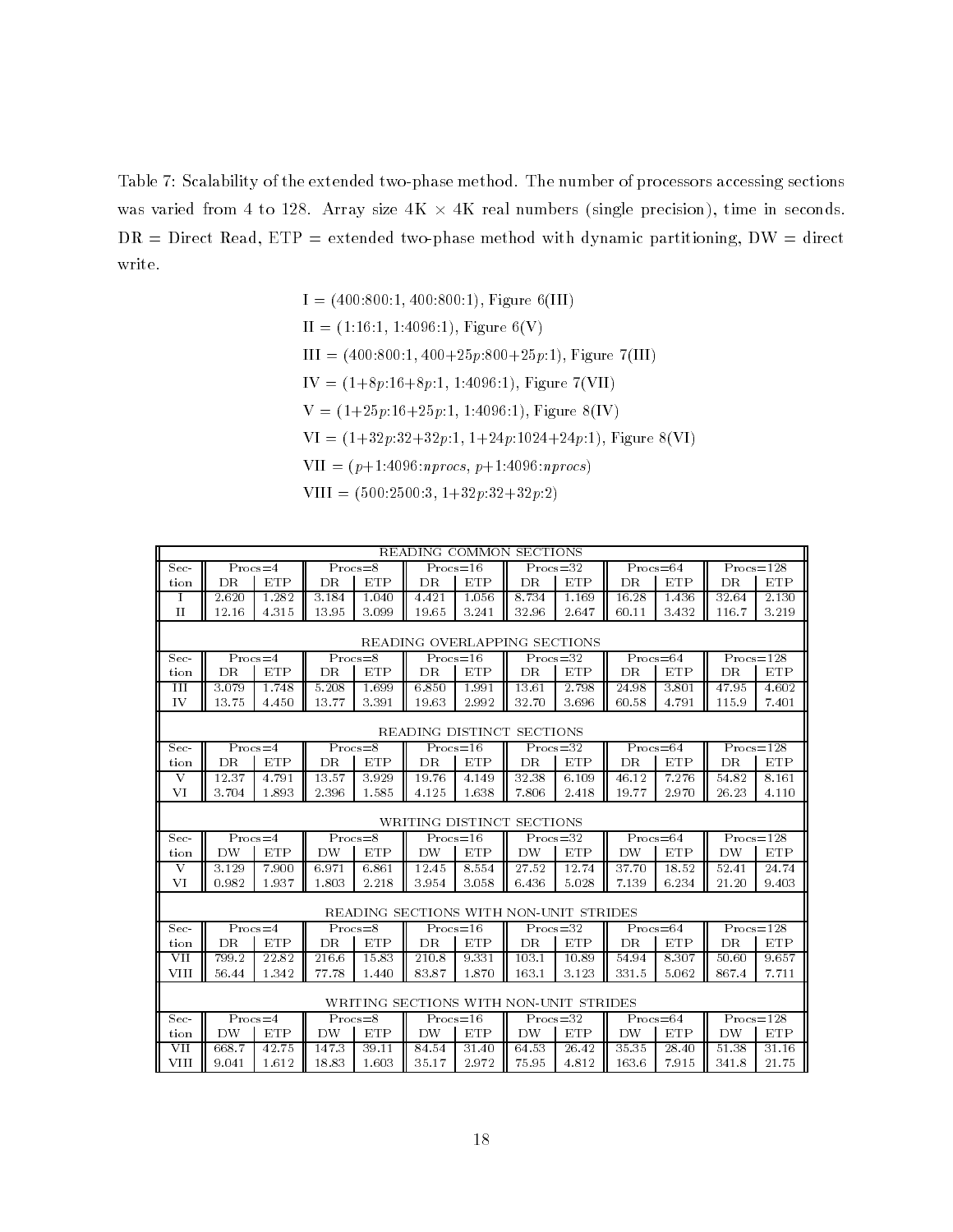the time taken increased only slightly as the number of processors was increased indicating that we obtained higher IO throughput by increasing the number of processors- For example for the sections in case I the time taken increased from the number of the number of the number of the number of the number of the number of the number of the number of the number of the number of the number of the number of the n processors was increased from the time taken the time taken as cases the time taken the time the time the time The direct method performed quite poorly when the number of processors was increased, especially for cases II IV and VIII- The extended twophase method also scaled well for writing sections-For small number of processors, the extended two-phase method took longer for writing, because of the extra read before the extra read and the extended the processors ( ) is going the extra and the extended two performed that the performed better than the direct method in spite of the extra reader of the extra readwith non-unit strides, the extended two-phase method performed considerably better than the direct method.

Table 8 shows the performance for accessing large sections of a large out-of-core array of size k is single precision real numbers (matched the appliest of the approximate  $\alpha$ location of these sections in the array- We considered common overlapping and distinct sections for reading and distinct sections for writing- The trend in the results was the same as for a k array the direct method and much worse for accessing large sections in the section of accessing large sections than for small sections, whereas the extended two-phase method performed consistently well for sections of any size-dimensions  $\Gamma$  and  $\Gamma$  compare the relative performance performance of the two methods for the two methods for the two methods for the two methods for the two methods for the two methods for the two reading and writing the sections in case VI of Table 8.

### 5.2 Real Applications

We also studied the performance of the extended two-phase method with dynamic partitioning versus the direct method, for two real out-of-core parallel applications—matrix multiplication and a Laplace's equation solver.

#### 5.2.1 Matrix Multiplication

Table  $\mathbb{R}$  the IO time for outofcore matrix multiplication for different array sizes and number  $\mathbb{R}$ of processors- The IO time was calculated as the maximum of the time taken by all processors for all  $I/O$  (reading and writing) required in the out-of-core matrix multiplication algorithm described in Section - That in the extended the extended the IO time includes the IO time for the time for data the time communication-than the extended the extended the performed better performed better thanks the direct method shows that the the the the percentage improvement in IO time provided by the extended by two-phase method over the direct method varied from  $22\%$  to  $75\%$ .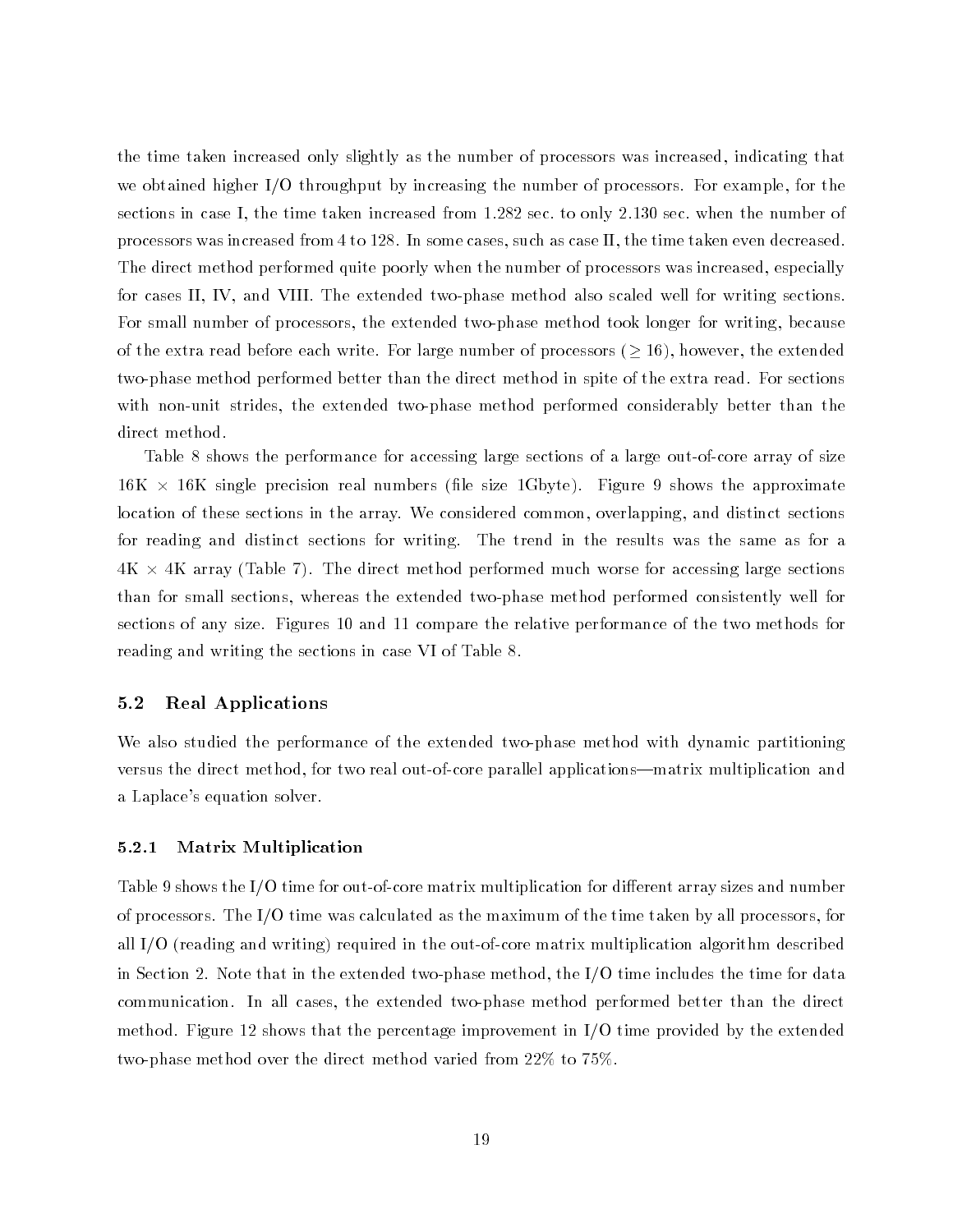Table statements in the extended two points included the extended transformation for large requestsreal accession is the number of processing section accessing sections was varied accessing to the contract of the contract of the section of the contract of the contract of the contract of the contract of the contract of t from to - DR direct read ETP extended twophase method with dynamic partitioning

- I -
- II pp-
- III pp-pp
- IV -pp
- where  $\mathbf{v}$  , the property of the property of the property of the property of the property of the property of the property of the property of the property of the property of the property of the property of the property

 $\gamma$  ,  $\gamma$  ,  $\gamma$  ,  $\gamma$  ,  $\gamma$  ,  $\gamma$  ,  $\gamma$  ,  $\gamma$  ,  $\gamma$  ,  $\gamma$  ,  $\gamma$  ,  $\gamma$  ,  $\gamma$  ,  $\gamma$  ,  $\gamma$  ,  $\gamma$  ,  $\gamma$  ,  $\gamma$  ,  $\gamma$  ,  $\gamma$  ,  $\gamma$  ,  $\gamma$  ,  $\gamma$  ,  $\gamma$  ,  $\gamma$  ,  $\gamma$  ,  $\gamma$  ,  $\gamma$  ,  $\gamma$  ,  $\gamma$  ,  $\gamma$  ,  $\gamma$ 

|        | READING SECTIONS                                                                            |            |             |            |       |                  |              |       |       |              |       |               |
|--------|---------------------------------------------------------------------------------------------|------------|-------------|------------|-------|------------------|--------------|-------|-------|--------------|-------|---------------|
| $Sec-$ | $Procs = 8$<br>$Procs = 128$<br>$Procs = 64$<br>$Procs = 4$<br>$Procs = 16$<br>$Procs = 32$ |            |             |            |       |                  |              |       |       |              |       |               |
| tion   | DR                                                                                          | <b>ETP</b> | DR          | <b>ETP</b> | DR.   | <b>ETP</b>       | DR           | ETP   | DR    | <b>ETP</b>   | DR.   | <b>ETP</b>    |
|        | 23.65                                                                                       | 7.880      | 43.43       | 7.795      | 78.99 | 7.935            | 151.3        | 9.085 | 302.7 | 9.368        | 605.1 | 11.86         |
| H      | 53.30                                                                                       | 26.51      | 103.3       | 28.10      | 132.3 | 28.50            | 157.6        | 32.49 | 162.3 | 40.03        | 182.4 | 52.08         |
| TП     | 13.31                                                                                       | 5.061      | 24.11       | 6.489      | 31.49 | 7.400            | 39.81        | 9.253 | 41.28 | 10.12        | 44.29 | 13.23         |
| TV     | 0.683                                                                                       | 0.699      | 0.841       | 0.939      | 1.343 | 1.173            | 2.189        | 1.663 | 4.149 | 2.850        | 8.486 | 4.994         |
| V      | 10.97                                                                                       | 5.380      | 19.31       | 8.475      | 26.52 | 10.58            | 35.06        | 12.69 | 52.81 | 14.10        | 124.2 | 22.06         |
| VI     | 57.29                                                                                       | 21.94      | 74.05       | 23.05      | 127.3 | 32.88            | 240.8        | 51.26 | 500.2 | 112.2        | 799.7 | 98.68         |
|        |                                                                                             |            |             |            |       |                  |              |       |       |              |       |               |
|        |                                                                                             |            |             |            |       | WRITING SECTIONS |              |       |       |              |       |               |
| Sec-   | $Procs = 4$                                                                                 |            | $Procs = 8$ |            |       | $Procs = 16$     | $Procs = 32$ |       |       | $Procs = 64$ |       | $Procs = 128$ |
| tion   | DW                                                                                          | <b>ETP</b> | DW          | ETP        | DW    | <b>ETP</b>       | DW           | ETP   | DW    | <b>ETP</b>   | DW    | ETP           |
| V      | 7.108                                                                                       | 12.01      | 15.21       | 18.98      | 32.20 | 23.37            | 35.99        | 30.17 | 53.10 | 35.76        | 98.90 | 32.54         |
| VI     | 48.35                                                                                       | 44.18      | 71.85       | 52.07      | 151.4 | 73.34            | 272.8        | 122.3 | 548.1 | 174.1        | 746.6 | 164.2         |



Figure 9: The sections listed in Table 8 (not to scale)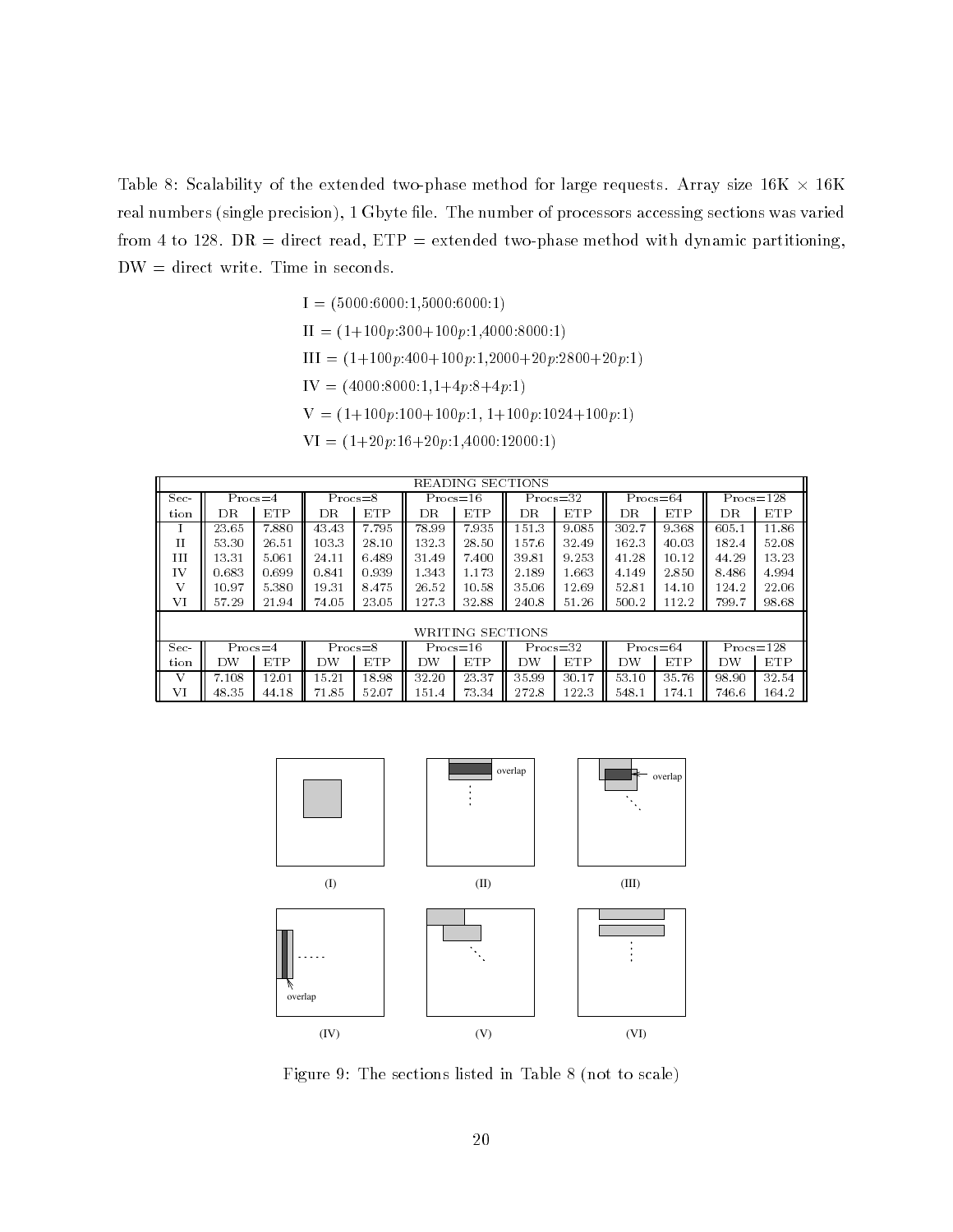

Figure 10: Scalability results,  $16K \times 16K$  array, time for reading sections in case VI of Table 8



Figure 11: Scalability results,  $16K \times 16K$  array, time for writing sections in case VI of Table 8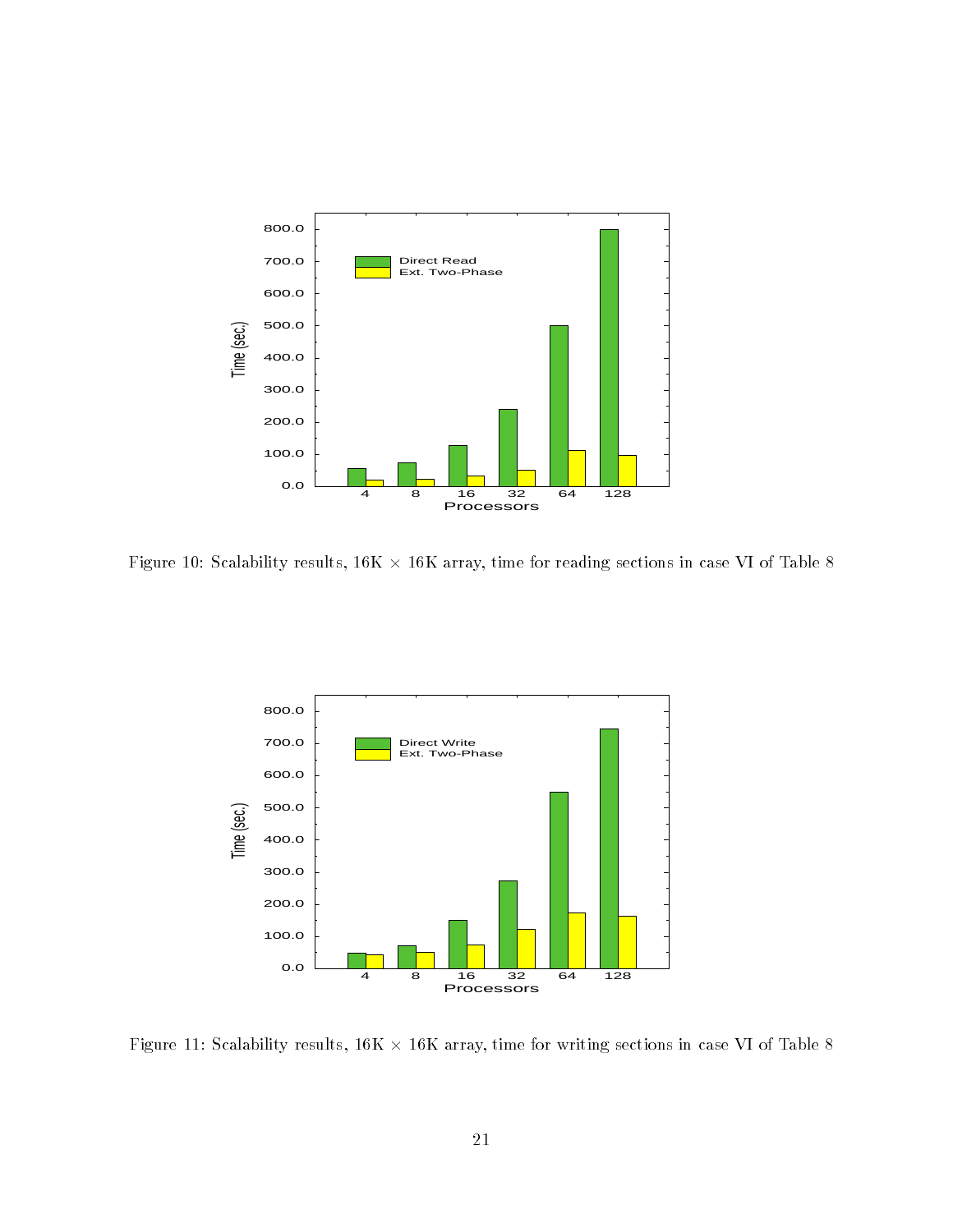|        | $1K \times 1K$ array |       | 2K $\times$ 2K array |       | $4K \times 4K$ array |            |  |
|--------|----------------------|-------|----------------------|-------|----------------------|------------|--|
| Procs. | Direct               | ETP   | Direct               | ETP   | Direct               | <b>ETP</b> |  |
| 8      | 44.65                | 34.77 | 103.4                | 80.43 | 589.0                | 416.8      |  |
| 16     | 39.88                | 24.78 | 94.37                | 69.87 | 465.9                | 326.8      |  |
| 32     | 37.80                | 18.88 | 108.6                | 76.36 | 536.4                | 354.5      |  |
| 64     | 50.65                | 17.66 | 168.8                | 122.8 | 814.2                | 501.1      |  |
| 128    | 161.0                | 24.76 | 377.1                | 218.1 | 1562                 | 909.3      |  |

Table 9: I/O time in seconds for out-of-core matrix multiplication using direct method and extended two-phase method with dynamic partitioning (ETP)



Figure 12: Percentage improvement in  $I/O$  time of out-of-core matrix multiplication by using extended two-phase method versus direct method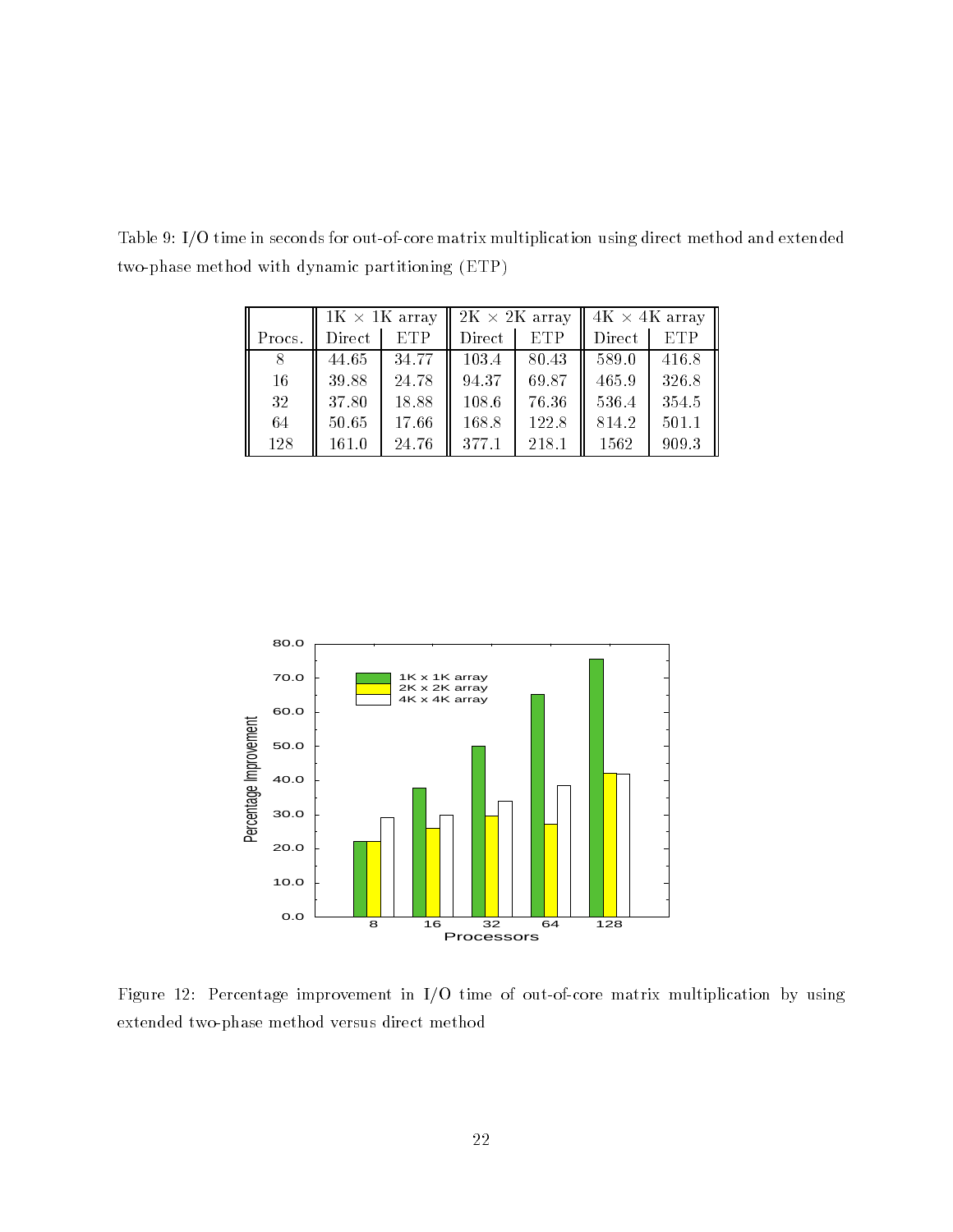Table 10: I/O time in seconds for an out-of-core Laplace's equation solver using direct method and extended two-phase method with dynamic partitioning  $(ETP)$ .

|        | $1K \times 1K$ array |       |        | $2K \times 2K$ array | $4K \times 4K$ array |       |  |
|--------|----------------------|-------|--------|----------------------|----------------------|-------|--|
| Procs. | Direct               | ETP   | Direct | ETP                  | Direct               | ETP   |  |
| 8      | 27.15                | 25.03 | 72.34  | 68.00                | -387.1               | 356.7 |  |
| 16     | 17.06                | 15.27 | 61.96  | 54.65                | 434.0                | 294.3 |  |
| 32     | 18.59                | 13.29 | 50.27  | 43.63                | 448.3                | 273.3 |  |
| 64     | 19.20                | 14.80 | 49.15  | 42.06                | 383.6                | 280.0 |  |
| 128    | 31.40                | 18.16 | 64.67  | 53.10                | 508.5                | 334.4 |  |

### 5.2.2 Laplace's Equation Solver

tables the ISC time  $\sim$  times the and out of the time solver for distances array sizes for distances array si and discussions is the processors-called the maximum of the maximum of the time taken by all processors for all  $I/O$  (reading and writing) required in the out-of-core Laplace's equation solver algorithm described in Section - As in the case of matrix multiplication the extended twophase method performed better than the direct method- The percentage improvement in IO time provided by the extended twophase method over the direct method is shown in Figure - The percentage improvement was lower than in the case of matrix multiplication possible because of the distribution possible distribution possible distribution possible distribution possible distribution possible distribution possible distribution o access patterns of the two applications- Recall that in outofcore matrix multiplication matrix B is accessed in blocks along columns- The results with synthetic access patterns in Section indicate that the extended two-phase method performs very well for such accesses.

### Conclusions

The extended two-phase method is clearly superior to a direct method for accessing sections of outofcore arrays- In our experiments with real applications with real applications as well as several synthetic patterns, the extended two-phase method outperformed the direct method significantly.

The extended two-phase method also provides much flexibility in partitioning the I/O workload among processors- we have described one dynamic partitioning scheme that performed significantly better than a static partitioning scheme but it may be possible to do even better- For example instead of dividing the bounding section among processors in a column-block fashion, it could be divided in a block-cyclic fashion, so that if the bounding section includes some unwanted columns, they are evenly distributed- Another approach is to divide IO among processors in suchaway that the IO requests from di erent processors go to di erent disks or IO nodes- Furthermore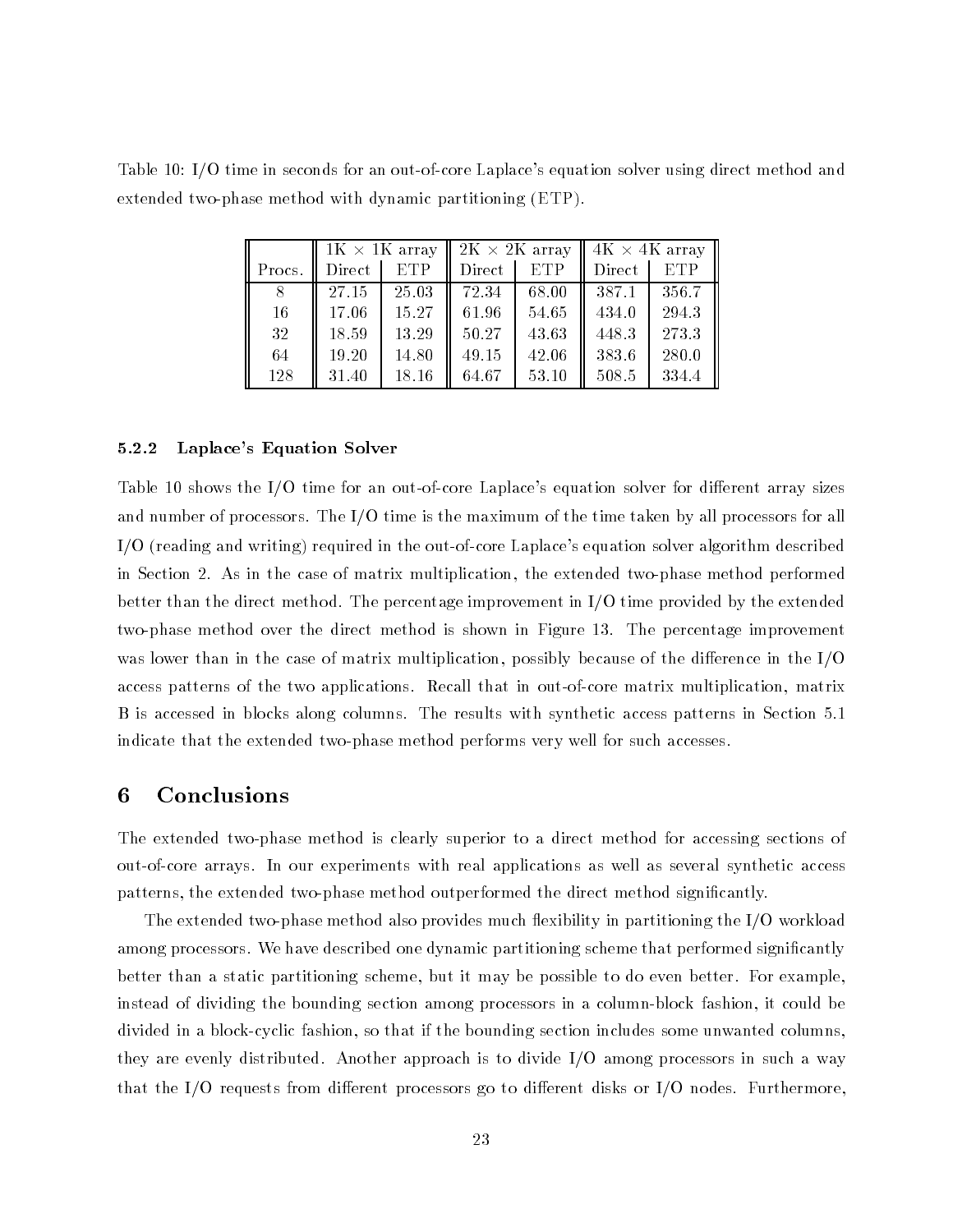

Figure 13: Percentage improvement in  $I/O$  time of out-of-core Laplace's equation solver by using extended two-phase method versus direct method

if the ratio of processors to disks on the machine is very high, it is possible to have only a few processors perform I/O, thereby reducing contention for the I/O system.

The extended two-phase method can be used for accessing arrays with any number of dimensions and any storage order-ric and dynamic partitioning scheme we have proposed the left the left the left the left for an *n*-dimensional array can be obtained by first calculating the *n*-dimensional bounding section of all requests, and then dividing it among processors such that the file domain of each processor is located contiguously in the file-

Array sections other than those that can be represented by a lower-bound, upper bound, and stride in each dimension, for example, sections with non-uniform strides, can also be accessed by using the extended twophase method- This requires a more general notation for representing such sections- were structured to data structures such as FAD and FAD and FAD and FDAT must be modified to handle s but the basic idea remains the same-

It is not necessary that all processors running the application must call the extended two pare ready called readers as subset of the routiness and particles in the routine and participate in the routi two posses process-can be divided among the indicated among the process in this subset-

The extended two-phase method is not specific to any particular machine, file system, or architecture; it can be easily implemented by using any file-system interface, or by using portable interfaces such as MPII III as MPIIO in portable implementations-in the same in the easy model in fied and tuned for any particular system—by defining file domains appropriately and possibly using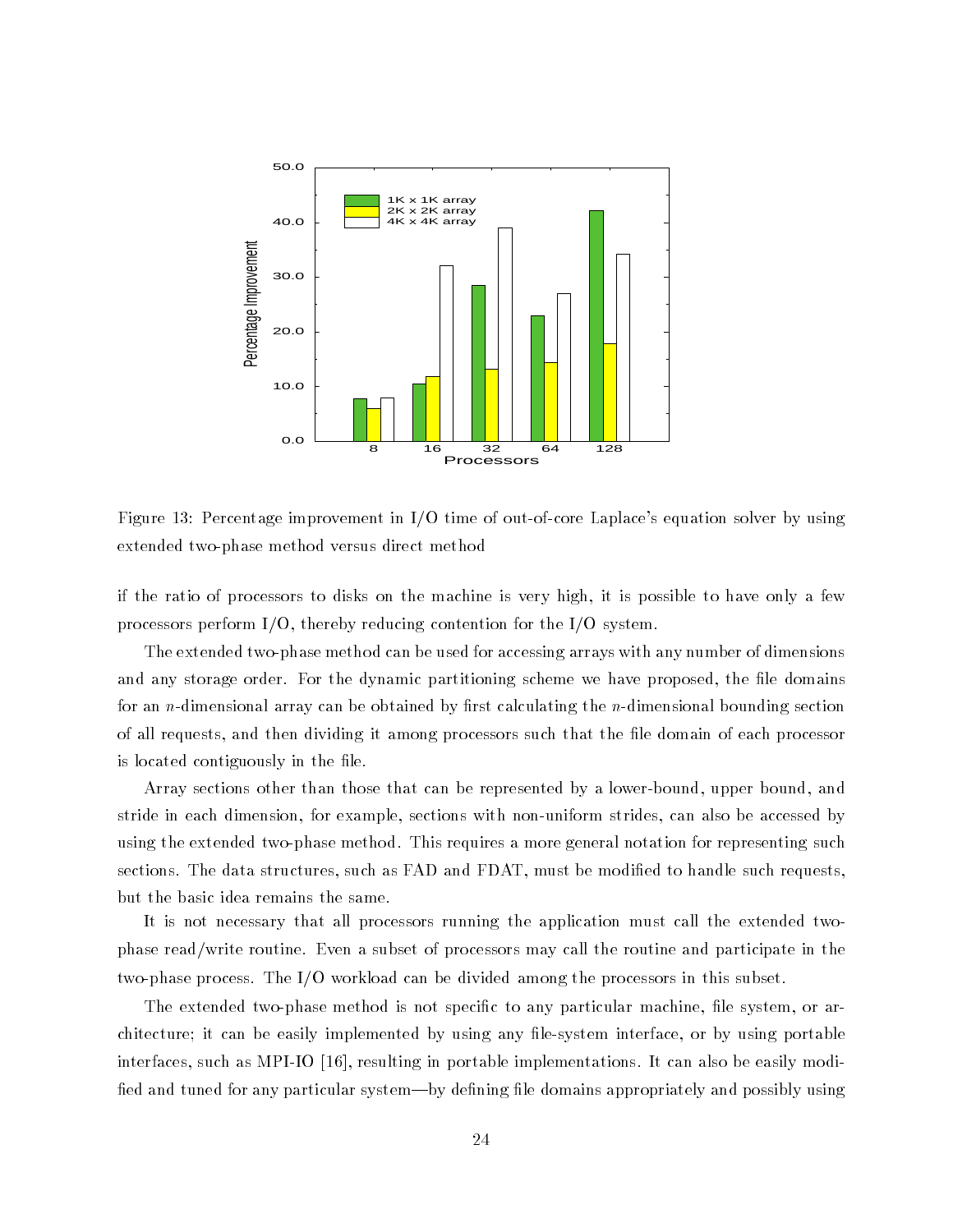a different algorithm for interpretation- communication-

The best way to use the extended two-phase method is to implement it as a library routine that can be called from an application program- We have implemented it in the PASSION runtime li brary which is available on the WorldWide Web at httpwww-cat-syr-edupassion-html-

### References

- Applications Working Group of the Scalable IO Initiative- Preliminary Survey of IO Intensive appear in the IO Initiative WorldWide WorldWide WorldWide WorldWide WorldWide WorldWide WorldWide Web at the W httpwww-ccsf-caltech-eduSIOSIO apps-ps -
- re an experimental performance experimental performance and experimental Performance experimental performance of Touchstone Delta Concurrent File System- In Proceedings of the -th ACM International Conference on Supercomputing, pages  $367-376$ , July 1993.
- R- Bordawekar A- Choudhary and R- Thakur- Data Access Reorganizations in Compil ing OutofCore Data Parallel Programs on Distributed Memory Machines- Technical Re port Scc Scheme Strategie University September 2007 - September 1999 - September 1999 - September 1999 - Septe ftperc-cat-syr-eduecechoudharyPASSIONaccess reorg-ps-Z-
- re and Rosario and A-Choudhary-A-Choudhary-A-Choudhary-A-Choudhary-A-Choudhary-A-Choudhary-A-Choudhary-A-Choud Parallel IO- In Proceedings of Supercomputing pages November -
- P- Corbett D- Feitelson J- Prost and S- Baylor- Parallel Access to Files in the Vesta File system - In Proceedings of Supercomputing International International International International
- $|0|$  E. Debenedictis and J. del Rosario. In UDE Parallel I/O Software. In *Proceedings of*  $\Pi^+$ International Phoenix Conference on Computers and Communications, pages 117-124, April 1992.
- J- del Rosario R- Bordawekar and A- Choudhary- Improved Parallel IO via a TwoPhase Runtime Access Strategy- In Proceedings of the Workshop on IO in Paral lel Computer Sys  $tems$  at IPPS '93, pages 56-70, April 1993.
- J- del Rosario and A- Choudhary- High Performance IO for Parallel Computers Problems and Prospects and Prospects pages in the model of the
- IBM Corp- IBM AIX Parallel IO File System Installation Administration and Use- Docu ment Number SH34-6065-01, August  $1995$ .